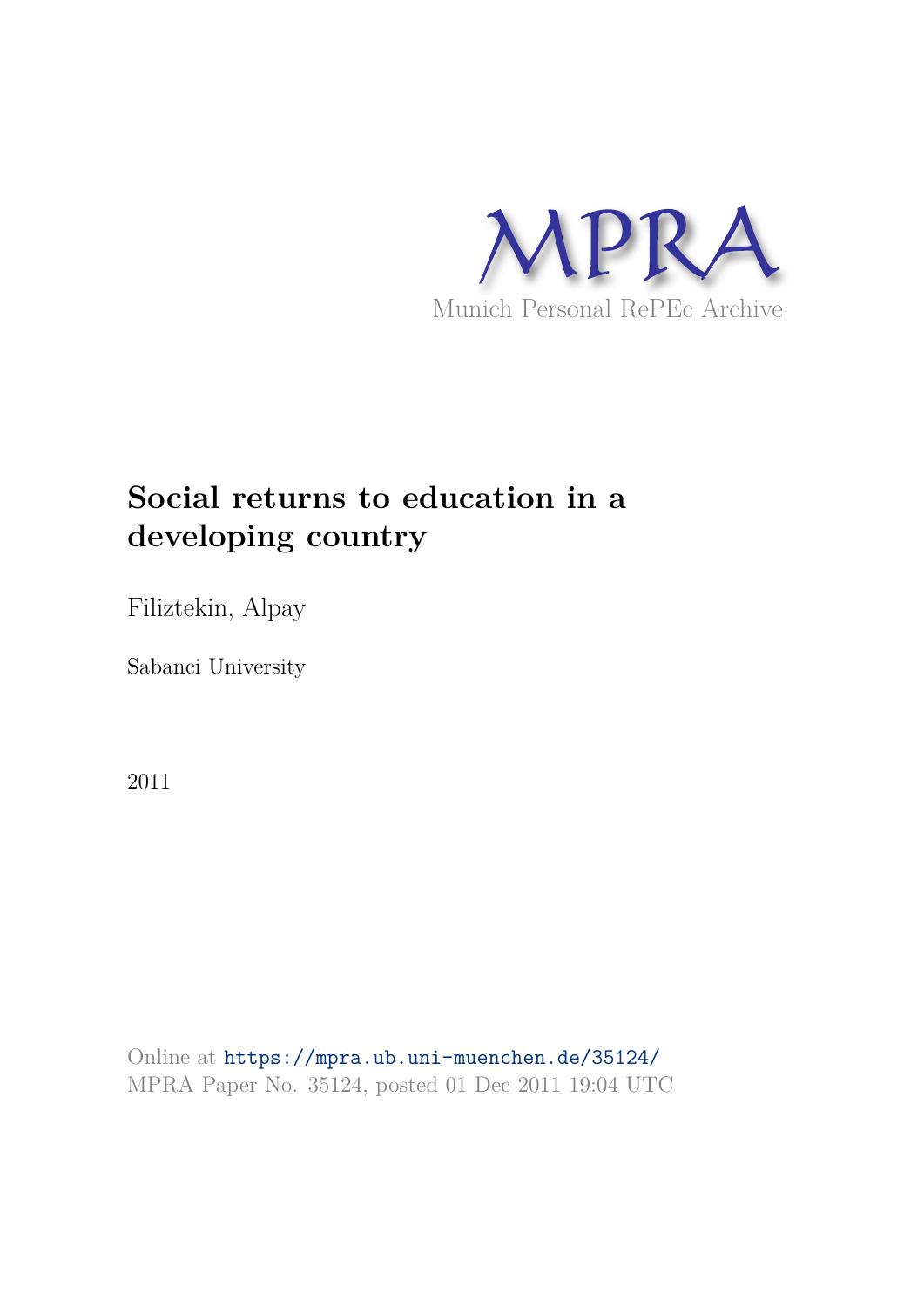# Social returns to education in a developing country

Alpay Filiztekin<sup>∗</sup> Sabancı University

December 1, 2011

#### Abstract

This paper estimates social returns to education in Turkey. Most evidence on spillovers from human capital comes mostly from developed countries, and estimates vary from country to country. The paper finds that social returns to education are around 3-4%, whereas private returns per year of education amount to 5% in Turkey. Moreover, the findings indicate that workers with lower skills, or working in sectors with lower average wages benefit most from externalities. The results are robust to a series of checks, using a number of individual and regional controls, as well as instrumental variable estimation.

Keywords: human capital externalities, returns to education, wages

<sup>∗</sup>This paper was written when I was visiting the Department of Economics at the University of Sheffield. I greatly appreciate their hospitality.

Address: Sabanci University, Faculty of Arts and Social Sciences, Orhanli 34956 Tuzla, Istanbul, Turkey. e-mail: alpayf@sabanciuniv.edu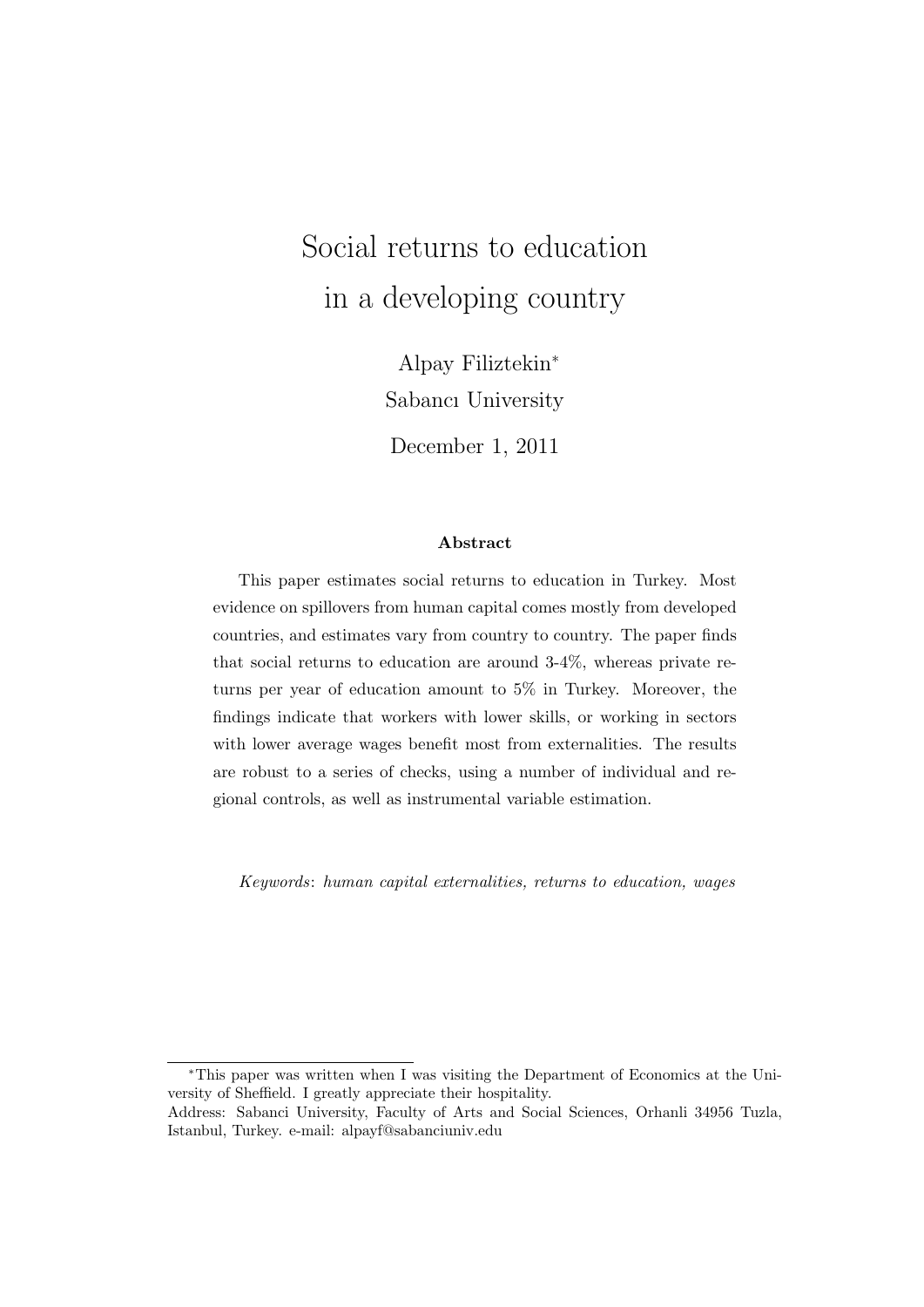## 1 Introduction

There is ample evidence that higher levels of human capital are associated with higher levels of economic growth at the aggregate level. Following seminal papers by Barro (1991) and Mankiw et al. (1992), there has been a large number of studies confirming the importance of human capital at international and at regional levels. While these findings, that human capital significantly increases growth rate, answer one particular question, a second one, who will finance investment in human capital, relies on whether the growth is reflecting simply private returns to human capital or whether there are significant and positive externalities arising from accumulation of skills.

An extensive theoretical literature claims that there are indeed positive externalities arising from accumulation of human capital. Two types of externalities are assumed to exist, market and non-market. The former can be either technological in nature (Lucas, 1988), that a high level of average human capital increases the speed of diffusion of knowledge among workers, or pecuniary (Acemoglu, 1996), that firms choose their investment level by observing the average level of human capital when there is costly search and complementarity between physical and human capital. As non-market externalities, reductions in crime rates, increases in the level of health and quality of involvement in political process are the most cited ones. However, to what extent the predictions of these models are valid is an empirical question.

Recent studies to estimate the degree of social returns have mixed results. Rauch (1993) is the first study that provides a comprehensive estimation of human capital externalities. He finds that geographic concentration of human capital has a significant positive impact on productivity in the US and human capital externalities are in the order of 3-5%. However, this finding is challenged by Acemoglu and Angrist (2000) on the grounds that aggregate education could be endogenous to income and by Ciccone and Peri (2006) that the results could be simply driven by supply changes along a downward sloping demand curve which in turn depends on the substitutability between different levels of human capital. Both papers underline the problems associated with the identification of the social returns to human capital. Using data from the US, yet different identification schemes, Acemoglu and Angrist (2000) con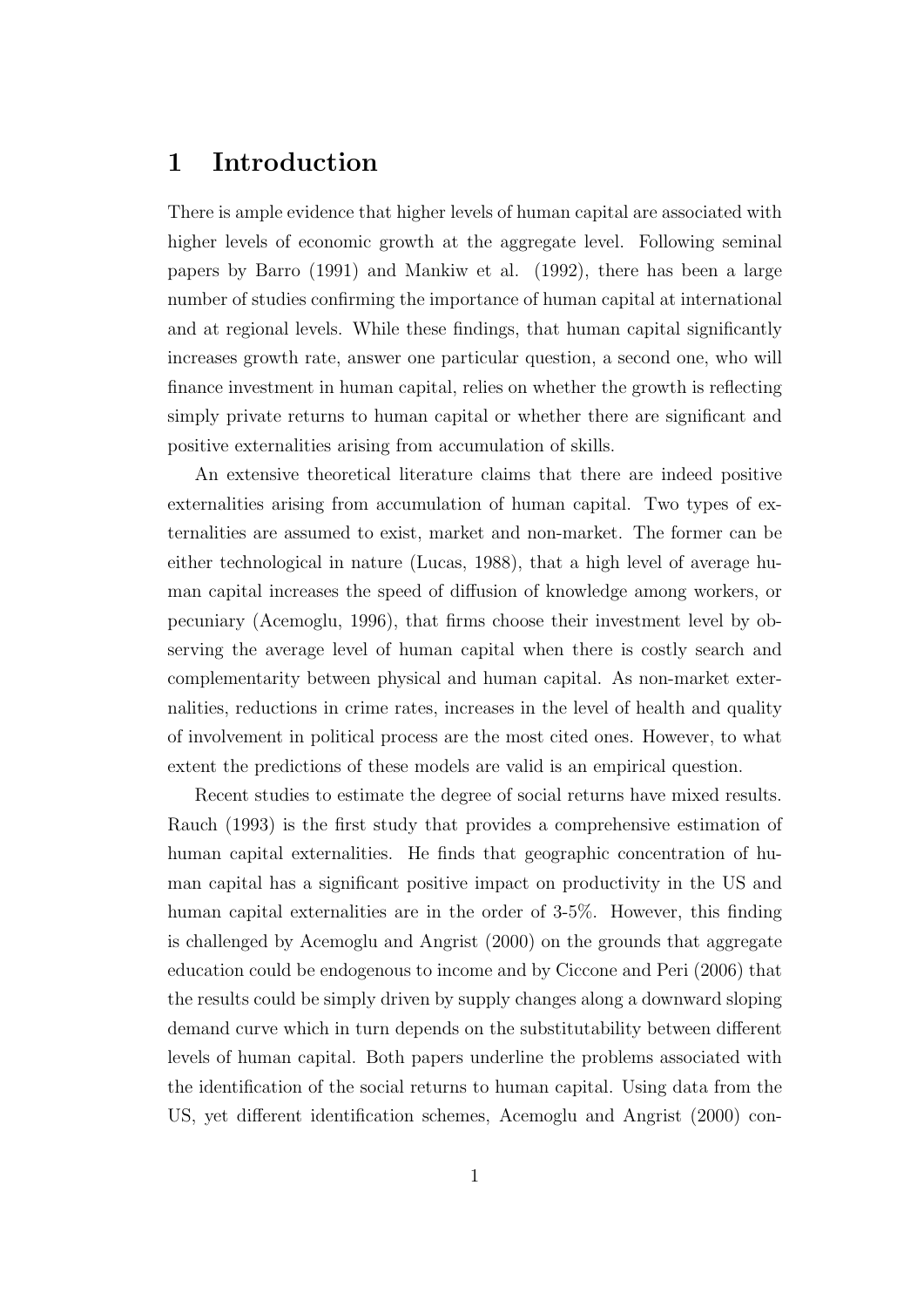clude that the return to human capital is much less than Rauch's estimates, around 1-2%; and Ciccone and Peri (2006) report insignificant human capital externalities by taking into account changes in the composition of skills. Contrary to these studies, using a large set of individual and regional controls and instruments, Moretti (2004b) finds that there are significant human capital externalities in the US and moreover, the social return to education is even higher than the private returns: a one percent increase in the college share yields more than one percent increase in wages.

The discussion about the significance and size of social returns to education in the US has led to a number of studies examining the existence and extent of human capital externalities in some European countries. As these countries subsidize education relatively more than the US (OECD, 2009), the size of the return to social capital has important policy implications. The evidence from the European countries yields consistently significant and positive social returns, however the estimated size is much lower than the estimates of Moretti (2004b). For example, Dalmazzo and de Blasio (2007) estimate the social return to an additional year of aggregate education to be less than half of the private return in Italy; Kirby and Riley (2008) report a social return around 2 to 3 fifths of private returns in the UK; and Heuermann (2011) finds that a percentage point increase in the share of highly skilled workers in a region in Germany increases the wages of highly skilled workers by 1.8%, but the same increase only adds 0.6% more to the wages of unskilled workers.

Finally, there are two papers on human capital externalities in transition countries. Liu (2007) examining China reports social returns as high as twice private returns and Muravyev (2008) finds that a percentage increase in the share of university graduates increases wages around by one percent in Russia, an effect similar to Moretti (2004b) in magnitude, although in some specifications his estimates are statistically insignificant.

Leaving the differences in estimation methodology aside (without ignoring their importance, of course), studies after Moretti (2004b) which use more or the less same set of variables and same methodology report a wide range of estimates. Heuermann (2011) claims that the difference between Germany and the US could be attributable to different labor market institutions, such as labor mobility, the degree of substitutability between skill groups and collective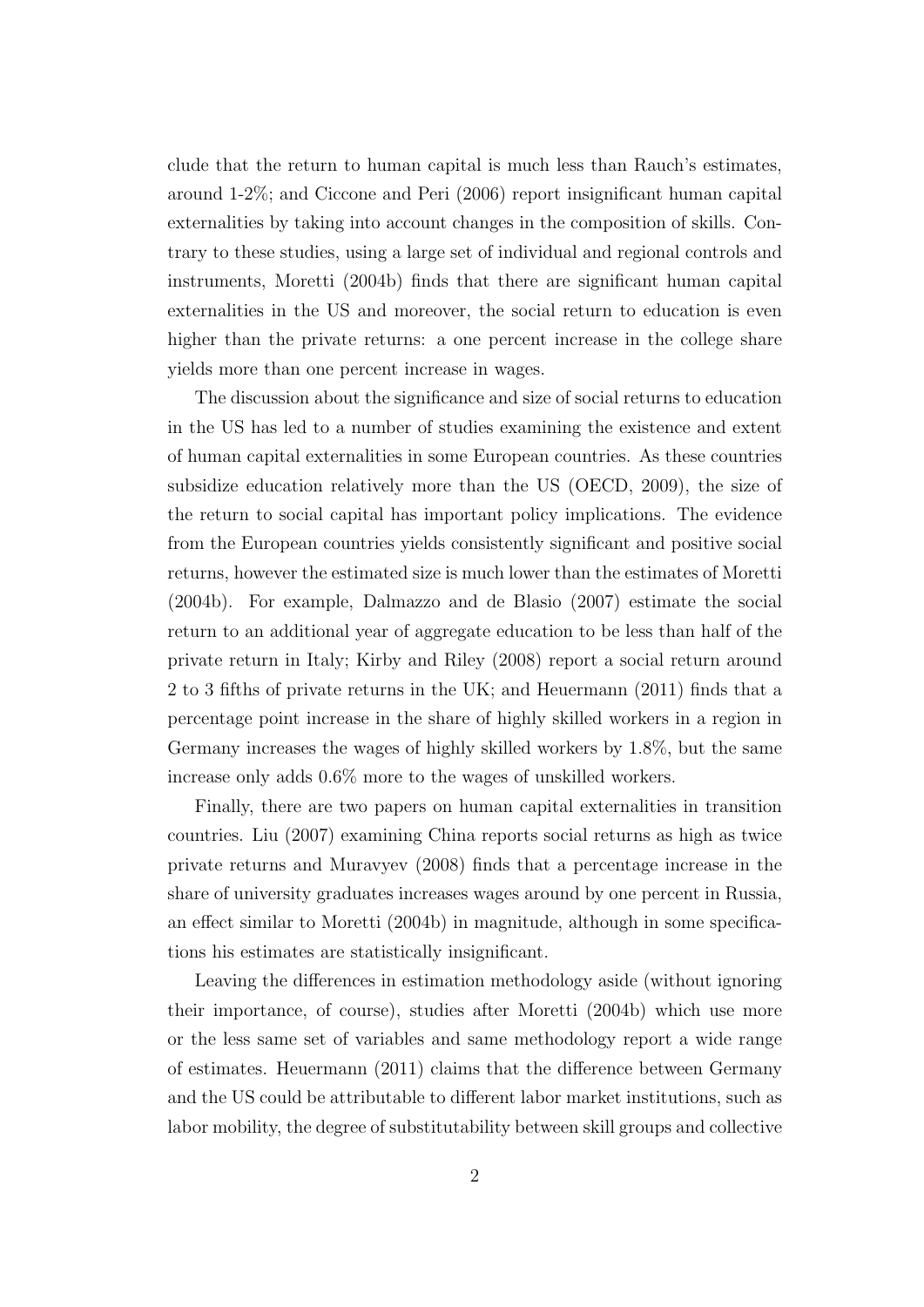wage agreements. To what extent these arguments can explain the differences between Italy and Germany or between the US and UK is unknown. Similarly, institutional arguments could be made also for transition economies as their labor markets are, at best, in transition. Then the question is to what extent the findings of these limited but important studies could be generalized to other countries, particularly to developing countries where both income and human capital levels are significantly low, regional disparities are high and spending on education is limited. This last point is also important from a policy perspective as macro studies show that accumulation of human capital is essential for growth, yet these countries face tight public budget constraints and innumerable needs. So, then, is there a justification to continue fully subsidizing education?

This paper contributes to the existing literature by estimating social returns in such a country, namely Turkey, using data from the Household Labor Force Surveys (HLFS) from 2004 to 2009. Turkey has lower per capita income and a lower level of schooling than the countries mentioned above (except that per capita income in China is much lower, yet the average level of education is much higher), around \$8,000 per capita income and 7.4 years of average education among the working age population in 2010. Regional disparities in Turkey are the highest among OECD countries, the ratio of the highest per capita regional output to the lowest was 4.4 in 2004, and the ratio is even higher when one considers average regional earnings instead of output. There are also wide differences in average human capital, the share of college graduates in the working age population in NUTS II regions ranges from 4% to 18%. In the last couple of decades there has been many public and private initiatives to increase the level of schooling. The 1990 population census figures show that average education level was merely 5.3 years, implying one additional year increase in schooling for every decade since then. The question this paper is looking for an answer to is then whether the extent of social returns is comparable to those obtained in developed countries.

The methodology employed here is similar to Moretti (2004b), Dalmazzo and de Blasio (2007), and Liu(2007). First, a standard Mincerian equation augmented by regional average education is estimated. As mentioned before, the identification of external returns is problematic. First, individual and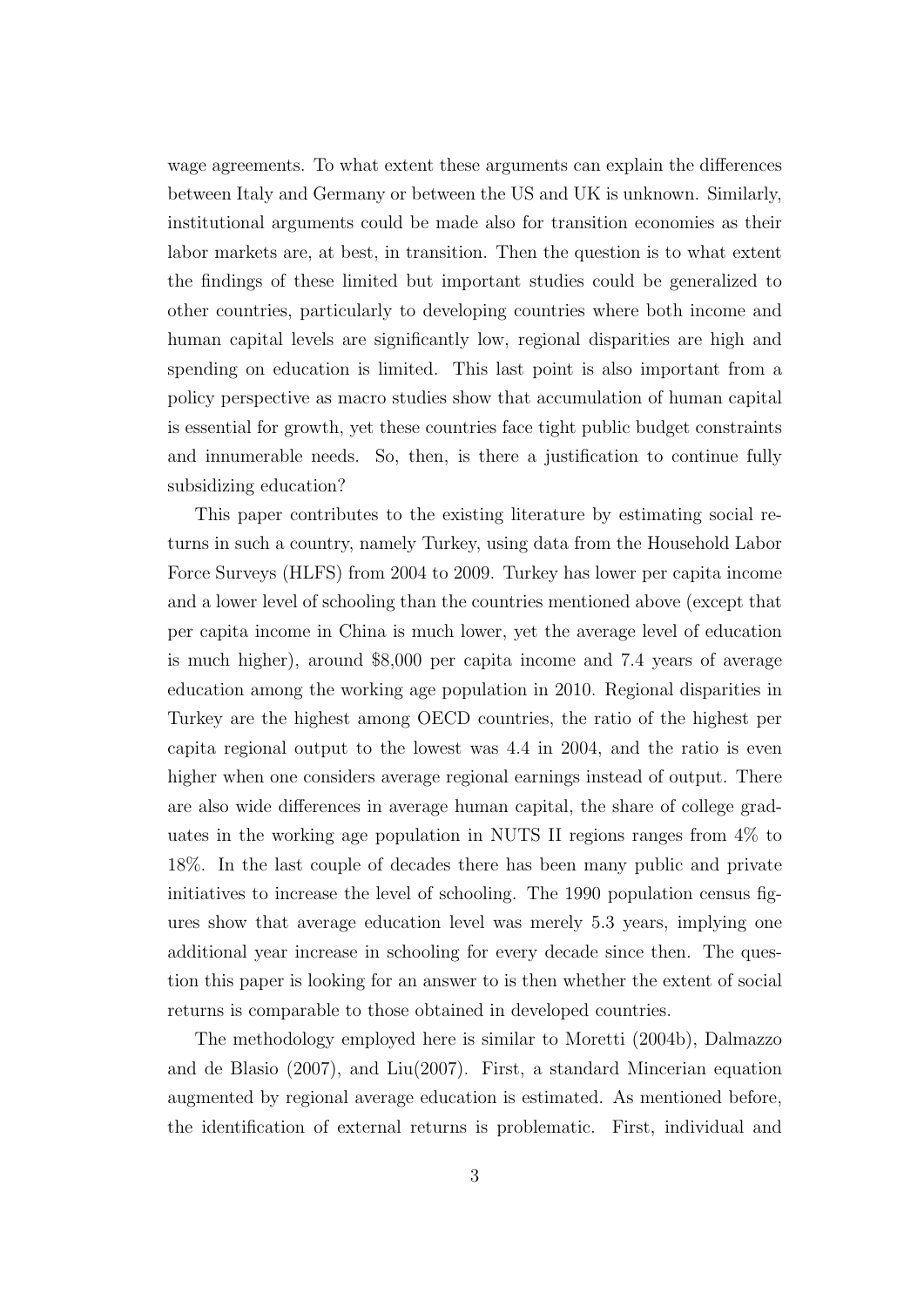regional controls are used to deal with omitted variables bias. Second, instrumental variables estimation is performed using previous levels of regional education and demographic composition. The estimates show that the private returns to a year of education is around 7% and social returns are in the order of 4-6%. Despite significant differences in the characteristics of the Turkish economy from the one observed in developed countries, the estimated returns are of similar magnitude. From a policy perspective, these results confirm the findings of aggregate studies and justify subsidizing education in developing countries.

The rest of the paper is structured as follows. The next section describes the data set used in the analysis and discusses the empirical model specification along with the identification of key parameter estimates. The third section provides estimation results and the fourth section concludes.

## 2 Data and methodology

#### 2.1 Data

The data used in this paper is from the Household Labor Force Surveys (HLFS) conducted between the years 2004 and 2009 by the Turkish Institute of Statistics covering over 120,000 households representing population in 26 NUTS II regions and the entire country with appropriate weights. In 1997 the compulsory years of schooling has been increased to eight years from the previous requirement of five years. Thus, individuals who were younger than 20 in 2004 are affected by this change. To eliminate the effect of the new legislation the sample is restricted to individuals who are between the ages 20-64, employed permanently at full-time non-agricultural jobs as wage-earners and who declared positive earnings are used in the estimations below. Self-employed individuals and family workers are excluded, as well as workers in agricultural sector, part-time workers<sup>1</sup> and apprentices and trainees as their earnings are usually not comparable to those of full time workers.

Earnings are monthly wages net of tax and social security contributions and

<sup>&</sup>lt;sup>1</sup>Despite reporting themselves as full-time employees, some individuals reported less than 40 hours a week. These individuals are considered as part-timers, as well.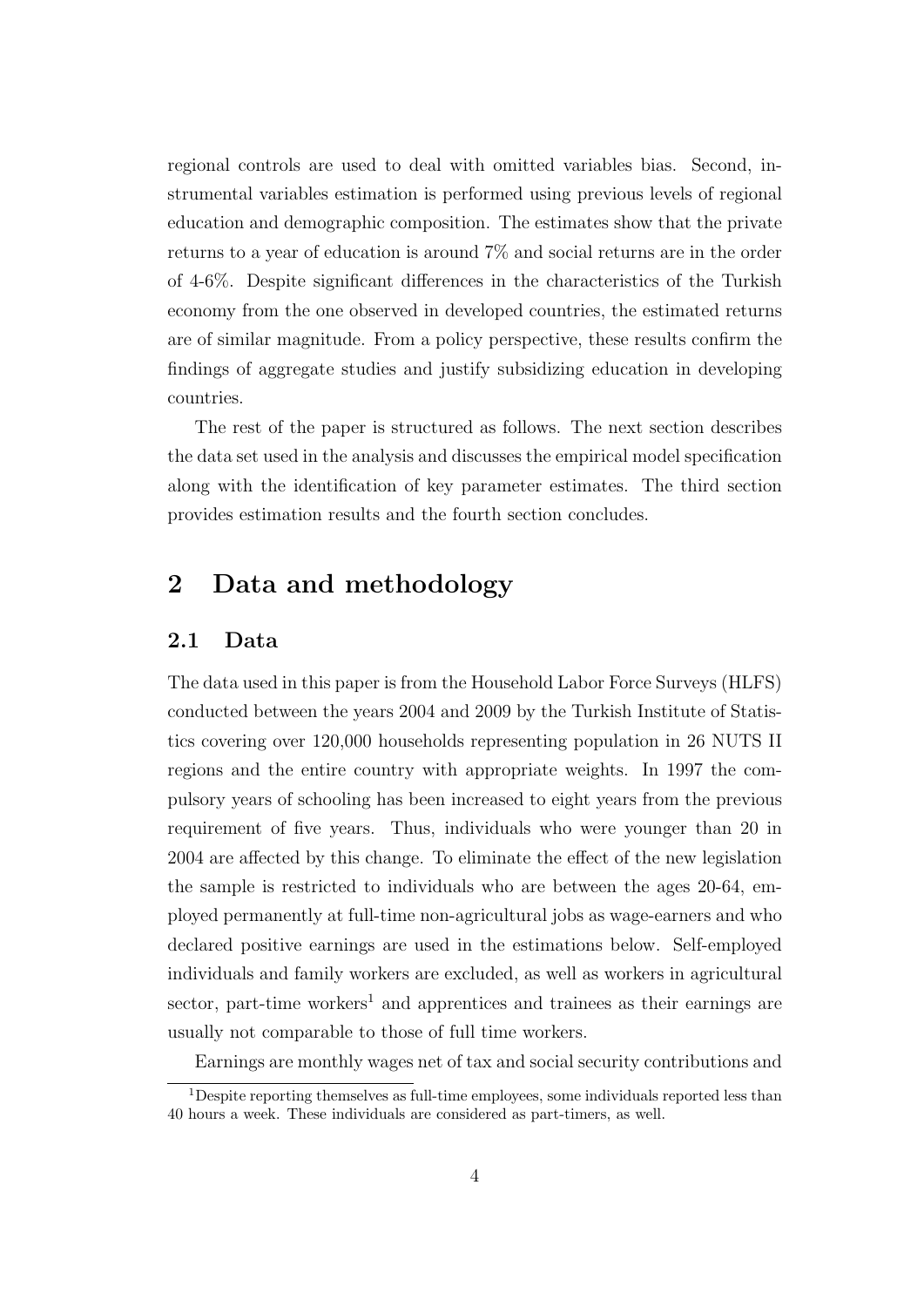| Table 1: Descriptive Statistics |         |                   |                                    |         |                   |         |
|---------------------------------|---------|-------------------|------------------------------------|---------|-------------------|---------|
|                                 | 2004    | 2005              | 2006                               | 2007    | 2008              | 2009    |
| Log Wage                        | 1.118   | 1.188             | 1.200                              | 1.243   | 1.275             | 1.371   |
|                                 | (0.586) | (0.586)           | (0.586)                            | (0.579) | (0.571)           | (0.582) |
|                                 |         |                   |                                    |         |                   |         |
| Female                          | 0.181   | 0.191             | 0.200                              | 0.211   | 0.214             | 0.216   |
| Married                         | 0.751   | 0.737             | 0.730                              | 0.719   | 0.724             | 0.727   |
| Educ in years                   | 8.81    | 9.08              | 9.18                               | 9.26    | 9.36              | 9.43    |
|                                 | (3.87)  | (3.91)            | (3.93)                             | (3.94)  | (3.97)            | (4.02)  |
| Sh. of Illit.                   | 0.89    | 0.68              | 0.68                               | 0.64    | 0.59              | 0.67    |
| Sh. of Lit.                     | 1.05    | 1.27              | 1.28                               | 1.27    | 1.37              | 1.54    |
| Sh. of Jun. Prim.               | 38.07   | 35.01             | 33.92                              | 33.09   | 32.01             | 31.21   |
| Sh. of Primary                  | 13.01   | 13.17             | 13.31                              | 13.63   | 13.59             | 13.74   |
| Sh. of Highsch.                 | 29.81   | 30.55             | 30.41                              | 30.16   | 30.07             | 29.27   |
| Sh. of College                  | 17.18   | 19.33             | 20.39                              | 21.21   | 22.36             | 23.57   |
| Experience                      | 19.16   | 18.88             | 18.84                              | 18.93   | 18.97             | 19.21   |
|                                 | (10.00) | (10.06)           | (10.08)                            | (10.24) | (10.32)           | (10.39) |
| Tenure                          | 7.23    | 7.12              | 6.79                               | 6.66    | 6.63              | 6.74    |
|                                 | (7.04)  | (7.08)            | (6.98)                             | (7.02)  | (7.04)            | (7.08)  |
| Informal                        | 0.220   | 0.194             | 0.184                              | 0.169   | 0.143             | 0.151   |
| Manuf.                          | 0.306   | 0.313             | 0.306                              | 0.305   | 0.308             | 0.290   |
|                                 |         |                   |                                    |         |                   |         |
| Regional Variables              |         |                   |                                    |         |                   |         |
| Unemp.                          | 0.110   | 0.107             | 0.103                              | 0.104   | 0.112             | 0.146   |
|                                 | (0.034) | (0.033)           | (0.028)                            | (0.027) | (0.025)           | (0.035) |
| Avg. Educ                       | 6.85    | 6.97              | 7.04                               | 7.24    | 7.35              | 7.36    |
|                                 | (0.84)  | (0.82)            | (0.83)                             | (0.89)  | (0.96)            | (0.96)  |
| Univ Share                      | 0.076   | 0.083             | 0.088                              | 0.098   | 0.107             | 0.111   |
|                                 |         |                   |                                    |         |                   |         |
| Density                         | 5.40    | 5.42              | 5.43                               | 5.47    | 5.47              | 5.46    |
|                                 |         | $(1.45)$ $(1.46)$ | (1.47)                             |         | $(1.53)$ $(1.53)$ | (1.53)  |
|                                 |         |                   |                                    |         |                   |         |
| No. of Obs.                     |         |                   | 57,226 59,741 61,819 62,935 64,814 |         |                   | 65,050  |

variables are in parentheses.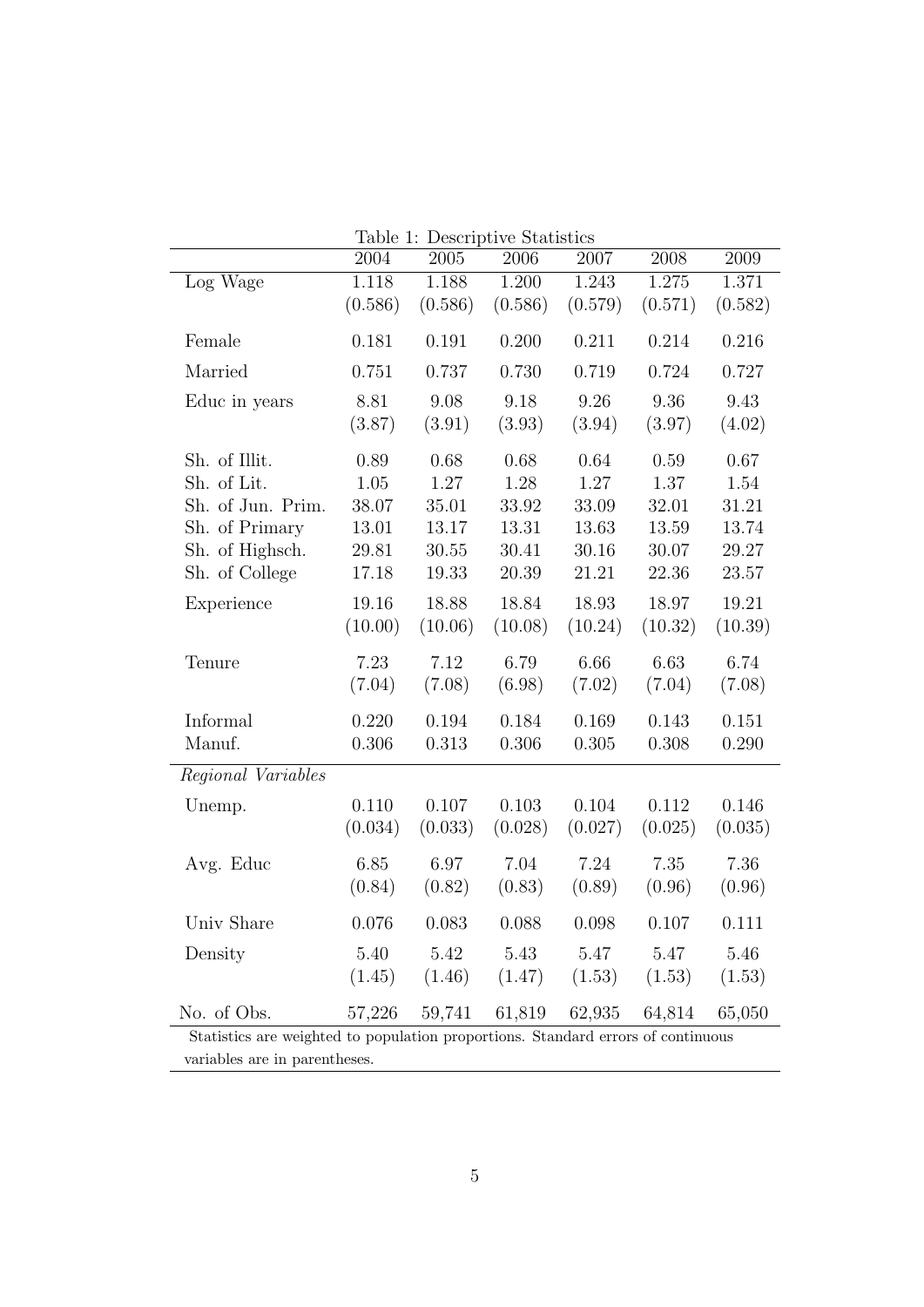include overtime work and bonuses. They are converted to hourly wages using reported usual weekly hours (monthly earnings/(4.33\*weekly work hours)). They are adjusted to real values using the national consumer price index, though no adjustment is made with respect to regional purchasing power parities as the theoretical model on which the estimation is based refers to nominal wages, that are not corrected for regional purchasing power. To eliminate some extreme values, log real hourly wages are trimmed at one percent from both lower and upper tails<sup>2</sup>.

The remaining sample has a little less than 350 thousand observations, with on average around 60 thousand individuals per year. The data has information on gender, marital status, schooling, age and tenure on the current job, as well some information on the job characteristic, such as one digit sector and firm size. The schooling variable is reported as the highest degree completed, which is converted to years of schooling using the appropriate number of years required to obtain the degree. Unlike most developed countries, there is a significant amount of informal workers in Turkey, that is workers that are not registered for any kind of social security. These workers constitute around 20% of all workers using appropriate weights in the data and around 4% of them are university graduates. They are also included in the data set but are identified with a dummy variable indicator whether they are working as formal or informal employees. The variables at the regional level are calculated using the entire HLFSs with the proper weighting provided by the Institute, therefore representing all individuals in the region.

Table 1 reports summary statistics on these variables. There are a few noteworthy observations that somehow differentiates Turkey from the earlier studies. First and foremost, the share of females in total employment is around 20%. The female labor force participation is also very low in Turkey, which is mostly related to the traditional family structure but also to some economic factors such as that educational attainment being much lower within female population, the alternative to home production being relatively expensive, and females being usually employed as unpaid and unreported family workers. Second important property of the Turkish work force is that they are substantially

<sup>2</sup>Trimming does not change empirical results qualitatively in any way. These estimation results are available upon request.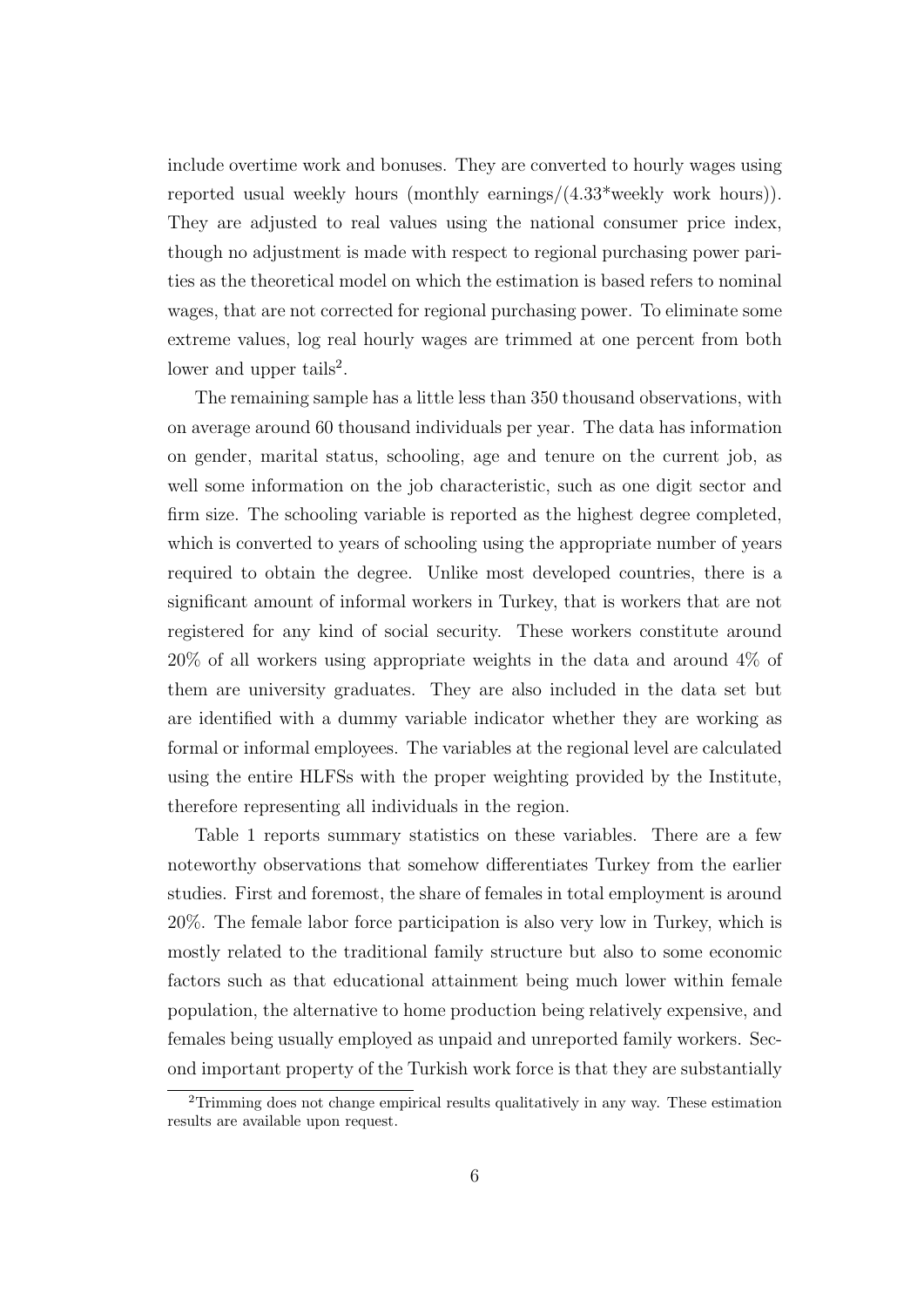less educated than in developed (or transition) countries. In the last couple of decades there is some improvement, as can be seen by increasing years of education in the data. The rate of increase in the education level is partially due to the fact that Turkey has a relatively young population, and that every year the new entrants have significantly higher education than the exiting ones.

#### 2.2 Econometric model

The econometric model is based on the theoretical framework discussed in Moretti (2004a, 2004b) which yields a Mincerian wage equation augmented with aggregate human capital in the region. The model is an extension of Roback (1982) which discusses firms' and workers' location choice in a general equilibrium setting with externalities. Firms and workers are free to move across regions. Firms produce a tradable good using land and two types of human capital, high and low skill. Each worker's productivity is assumed to be a function of his own human capital and aggregate human capital to the extent spillovers affect individual's productivity. While the model is general enough to capture a wide variety of externalities, the aim in this paper is not to identify them separately despite their importance in policy making, because with the available data such a task is simply not possible. The worker's indirect utility function involves housing prices, wages and amenities of which aggregate human capital is an element. The model predicts that low skilled workers benefit from externalities, if they ever exist, positively, through their increased productivity due to imperfect substitutability between skill types and through spillovers. However, the impact of aggregate human capital on the wages of the high skilled workers depends on the magnitude of two counteracting forces: an increase in the supply of skilled workers reduces their wages as the demand curve is downward sloping, on the other hand, increasing the level of human capital increases their efficiency and thus wages.

Estimation is based upon the following equation of (log) real wages,  $ln(w)$ , of worker  $i$  residing in region  $r$  at time  $t$ :

$$
ln(w_{irt}) = \alpha_t + X_{it}\beta + \eta H_{jrt} + R_{rt}\gamma + u_{irt}
$$
\n<sup>(1)</sup>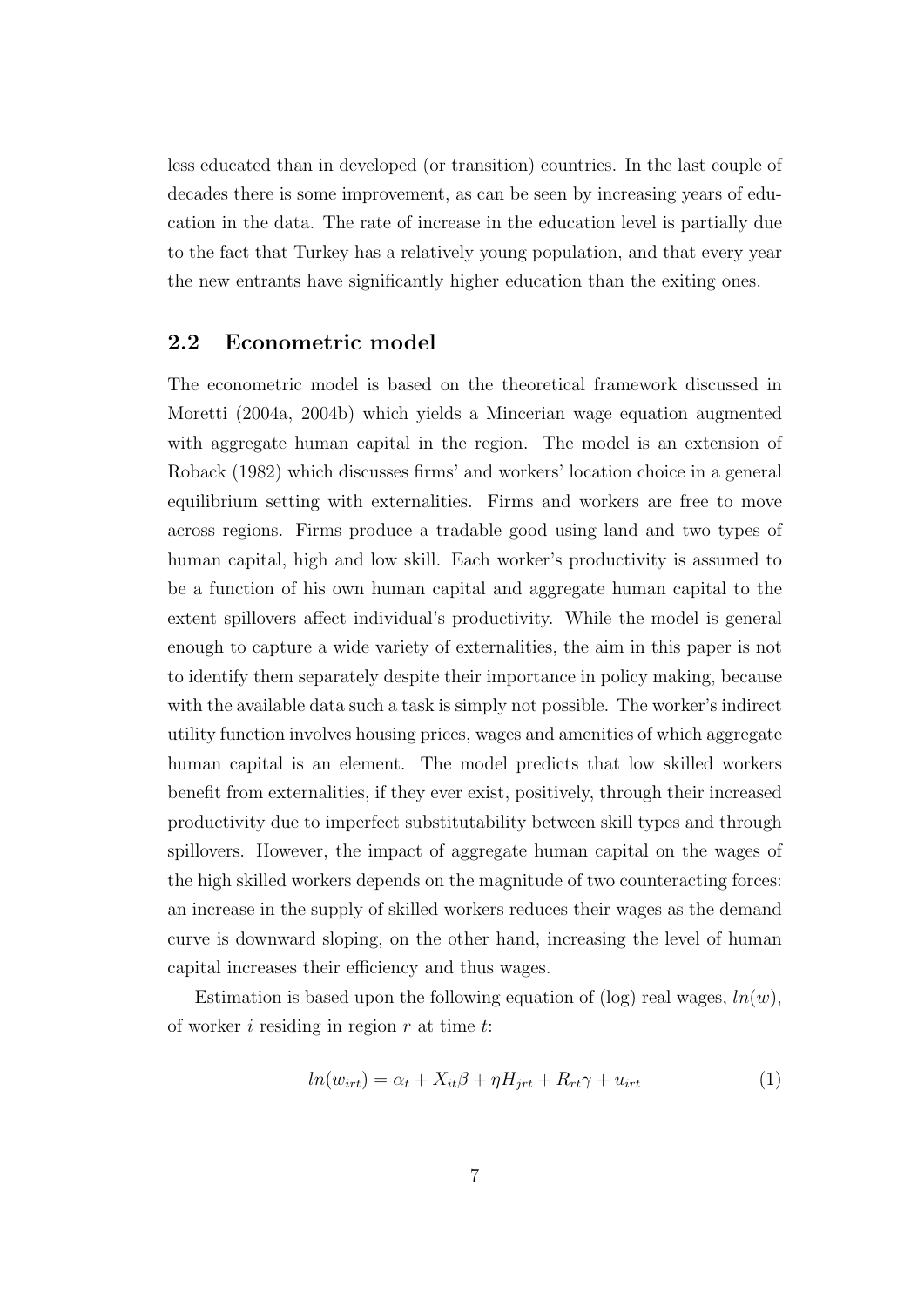where  $\alpha_t$  controls for time effects,  $X_{it}$  is a vector of individual specific observable variables, including years of schooling, experience, tenure and their squared terms,  $H_{rt}$  is average years of schooling in region r at time t,  $R_{rt}$  is a set of constant or time varying regional characteristics.

As mentioned earlier, identification of the main parameter of interest,  $\eta$  is complicated by the possibility that there could be some unobservable variables that are important in wage determination at both the individual level and the regional level. The residual therefore can be thought of a composite of three factors:

$$
u_{ijt} = \mu_r \epsilon_i + \nu_{rt} + \varepsilon_{irt} \tag{2}
$$

where  $\epsilon_i$  is an individual level permanent unobservable component involving ability or family background, and  $\mu_r$  is the region specific coefficient enabling ability to be valued differently in each region. The second term,  $\nu_{rt}$ , captures time-varying demand and supply shocks in region r, and finally  $\varepsilon_{irt}$  is the error term assumed to be independently and identically distributed over all individuals in every region at each point in time.

In most labor market studies, fixed effects are used to control for individual ability. However, the HLFS does not have a panel structure. Therefore, a set of individual characteristics are used to control for unobserved ability. Along with variables identifying gender, marital status, experience and job tenure of the individual that are used in any standard Mincerian equation estimation, dummy variables of the industry and the size of the firm the individual works are also employed. To control for individual ability, another variable that measures the average education level of her immediate family, an average of spouse's, children's (if they have completed their studies and are still living in the same household), and parent's education if they are co-residing with the individual, is constructed<sup>3</sup>. Using parents' education is common in labor studies. However there are very few individuals who live together with their parents. If parents' skill level is a proxy for children, the reverse must also be true. Finally, assortative mating (Hyslop, 2001) indicates that high-skilled men tend to marry high-skilled women, while less-skilled men are more likely

<sup>3</sup>Each degree is converted into years of schooling by using the appropriate years required to earn the degree.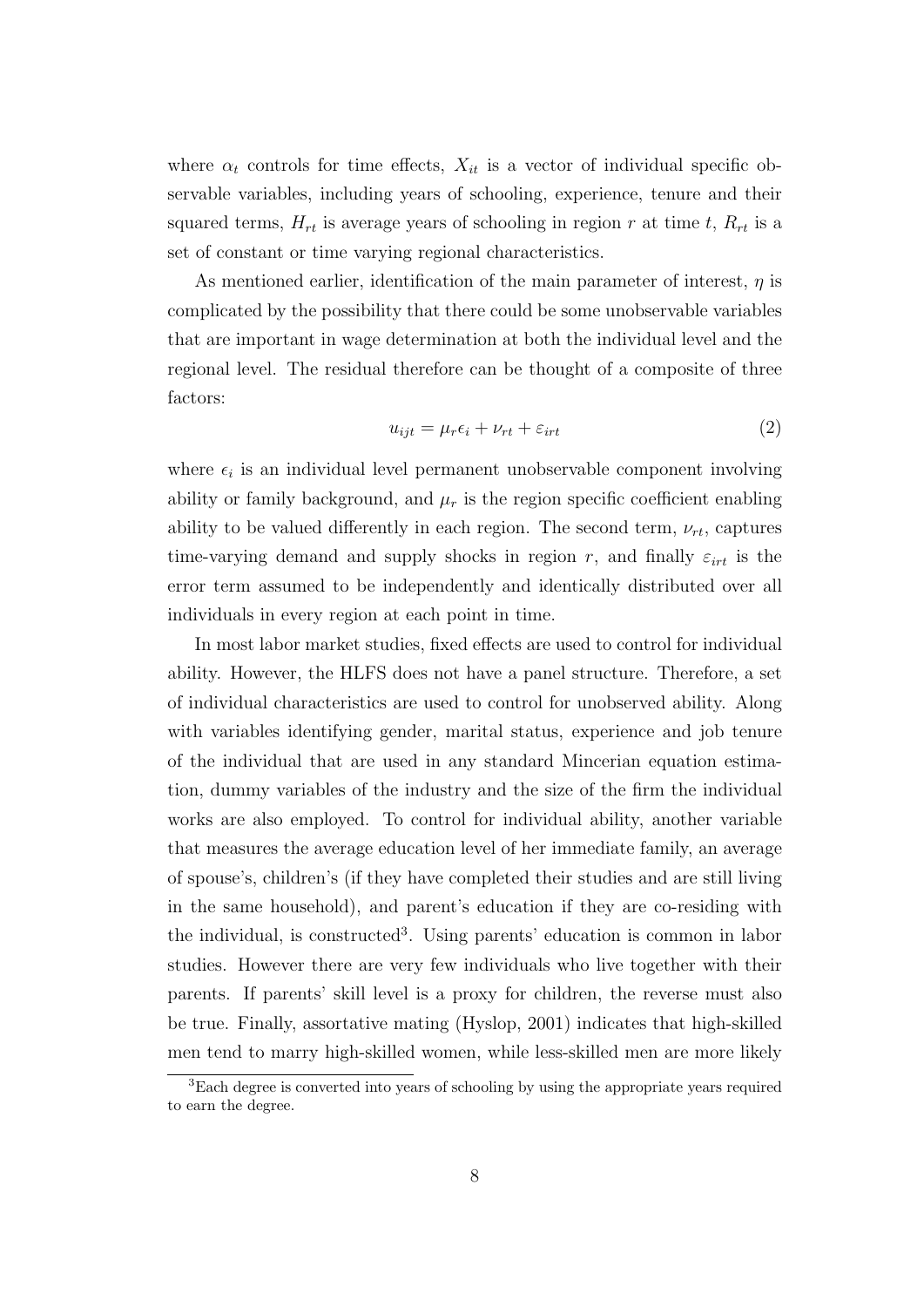to marry less-skilled women. Indeed, 45-50% of individuals in our data set are married to someone with the same completed degree. Unobserved individual heterogeneity is then controlled by using this family background variable interacted with region specific dummies.

There could be several region specific characteristics that may affect wages the omission of which may cause average human capital to be biased. These could be fixed characteristics, such as amenities, or time varying factors that affect demand and supply. Following the literature, the model is extended to include a full set of regional dummies, to control for time-invariant amenities; regional unemployment rates, to eliminate the possibility that regional education may capture the unemployment effect in case more educated people are less likely to be unemployed; and regional population density, to account for agglomeration economies. Similar to Moretti (2004b), to control for demand shifts, a set of indices based on Katz and Murphy (1992) are also generated. If regions do not have same specialization pattern, then sectoral shocks may have different effects on each region. In the case of sectors employing different compositions of skills, then the demand shocks may also not be constant over different skill groups in every region. Moretti (2004b) proposes an index that is related to national employment growth in sectors weighted by the regional employment shares of each sector and education group, namely  $DS_{kr} = \sum_{s}^{S} w_{sr} \Delta E_{ks}$ , where  $DS_{kr}$  is the demand shock for workers employed in sector s in region r,  $\Delta E_{ks}$  is the change in national employment of kth education group in sector  $s$ , and  $w_{sr}$  is the employment share of sector in region r.

Finally, the regional average education level is instrumented by using demographic variables and schooling in 1990. Despite all the controls there could be still some reverse causality in the data. To test for the robustness of the results a set of instrumental variable models are estimated. Demographic variables are a commonly used instruments in labor studies and earlier studies that examined social returns to education (Ciccone and Peri, 2006; Dalmazzo and de Blasio, 2007). Considering that children under the age of 10 in 1990 will have partially completed their education in 2004 and younger people have more education than the older, regions with a higher share of children are expected to have higher regional human capital in 2004. In the same way, since older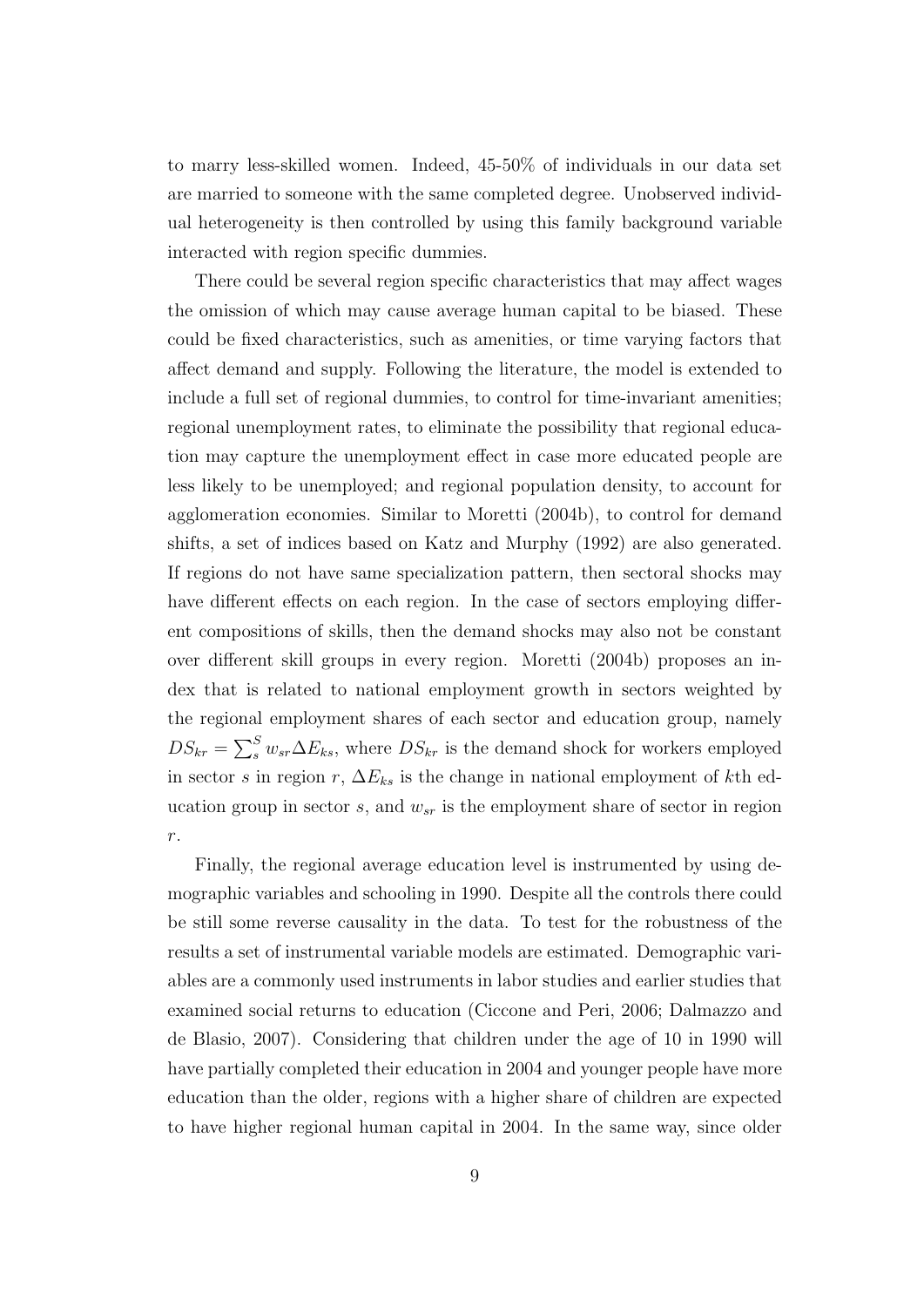people are less educated than the young ones, regions with a higher share of old people in 1990 are expected to observe a higher increase in their regional education level as most of these people are already retired in 2004. The share of children under the age of 10 and the share of individuals above 50 in 1990, and the square terms to allow for possible non-linearity along with average years of schooling in the region in 1990 are used to instrument regional human capital.

## 3 Estimation results

#### 3.1 OLS estimates

Table 2 presents the result of the first set of regressions using ordinary least squares. The first specification is the basic one and includes only the standard Mincerian equation co-variates and the average years of schooling in each region. The results indicate that while an additional year of schooling increases private returns by 8%, a one-year increase in the average regional education level provides an additional 6.5% increase in wages. Experience and tenure have positive coefficients and their square terms negative coefficients as usual, implying that returns to experience and tenure are increasing at a decreasing rate. Surprisingly, in this specification the coefficient of female dummy is insignificant.

In the second specification, a full set of regional dummies is included in the model. While there is no change in private returns, social returns decline to 4.4%. It is immediately apparent that if heterogeneity at the regional level is controlled for, the social returns will capture all other effects. In the third column some additional individual characteristics are added to the model. These are a set of dummies indicating the sector of the individual's job, the size of the firm and whether the individual is employed in the formal sector. The inclusion of individual characteristics do not affect social returns but significantly reduces private returns to education. While not reported in the table, the wages increase as the firm gets larger, and the industry dummies are jointly significant. Individuals who have a formal job earn 17% more. Considering that the wages are measured in net terms, net of taxes and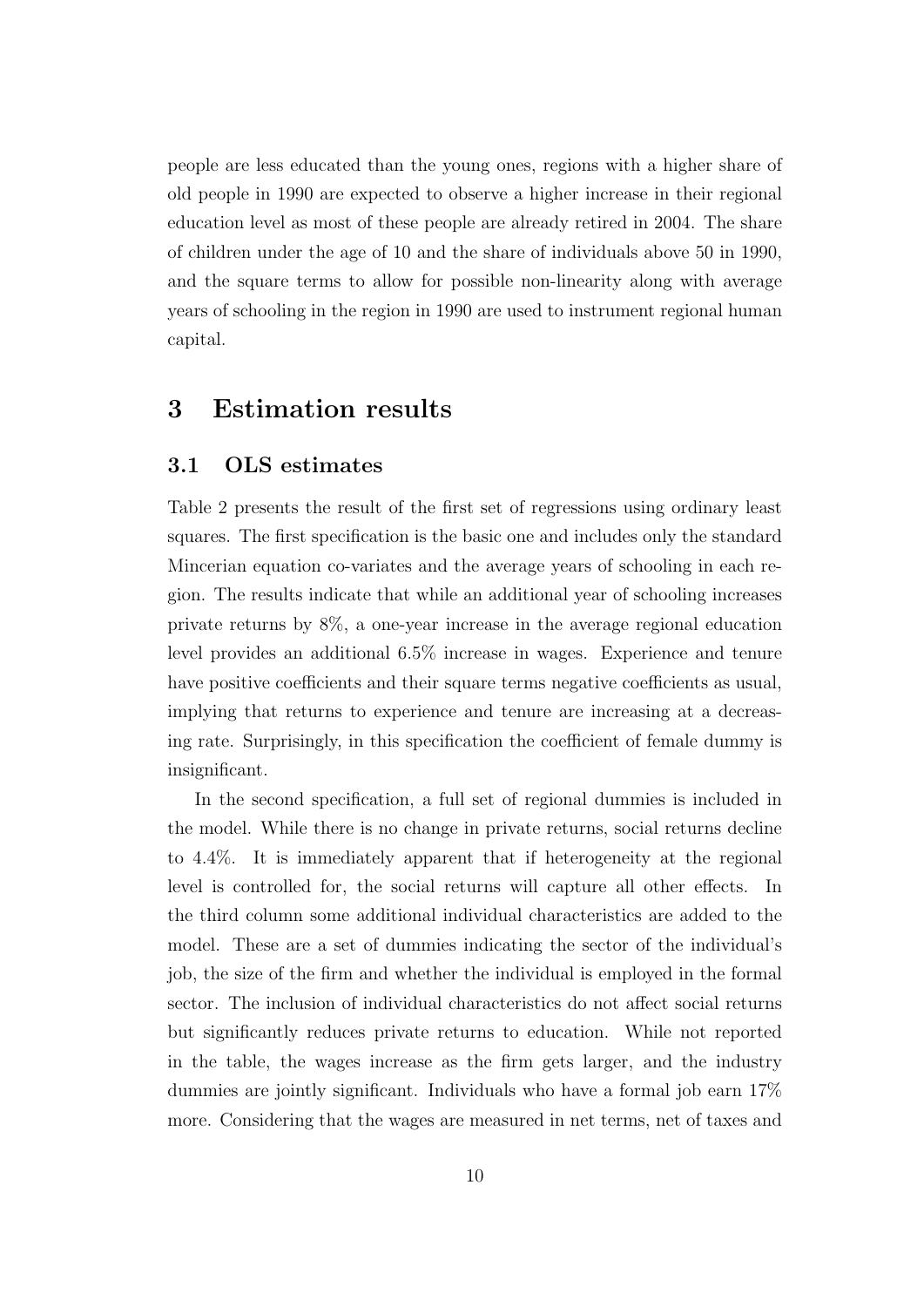social security payments, this is a large difference. A plausible explanation for this finding is that more able workers are preferred by the formal sector employers. Thus, the omission of a control for the sector of employment may produce biased results. Notice that, once individual attributes are controlled for, females earnings are significantly lower than male earnings.

The fourth and fifth columns incorporate additional terms to control for unobserved heterogeneity. First only family background interacted with region dummies are introduced. The family background variables are individually and jointly significant at conventional levels, and the average return is a little above two percent. Controlling for unobserved individual ability this way, private returns decrease to 5.2% and social returns are 3.3% while the latter is now marginally significant. The last column in the table reports results of the regression that includes regional population density, unemployment and two demand shift variables one for highschool and above, the other for lower than highschool graduates as defined above. None of these regional variables turn out to be significant even though they have expected sign, that is, the density variable has a positive coefficients and unemployment has a negative coefficient. Most probably these variables change very little in the period examined here.

To explore the robustness of the results in Table 2 a few additional regressions are run. The first one allows private returns to vary across regions. The estimated coefficients for both private<sup>4</sup> and social returns are very close to the coefficient estimates in the final specification of the table, and thus are not reported here.

To assess who benefits more from human capital externalities, a specification where gender, being employed in the manufacturing sector, and being an employee in the formal sector are interacted with private and social returns in addition to all variables in the fifth column of Table 2 is also formulated. The results presented in Table 3 has some interesting implications.

In this specification, females on average earn less than around 25% than males. However, there is an additional 1.3% return to every year of schooling for females. Females in Turkey have much fewer years of education than males,

<sup>&</sup>lt;sup>4</sup>The average of region-specific estimates is around 5.5%.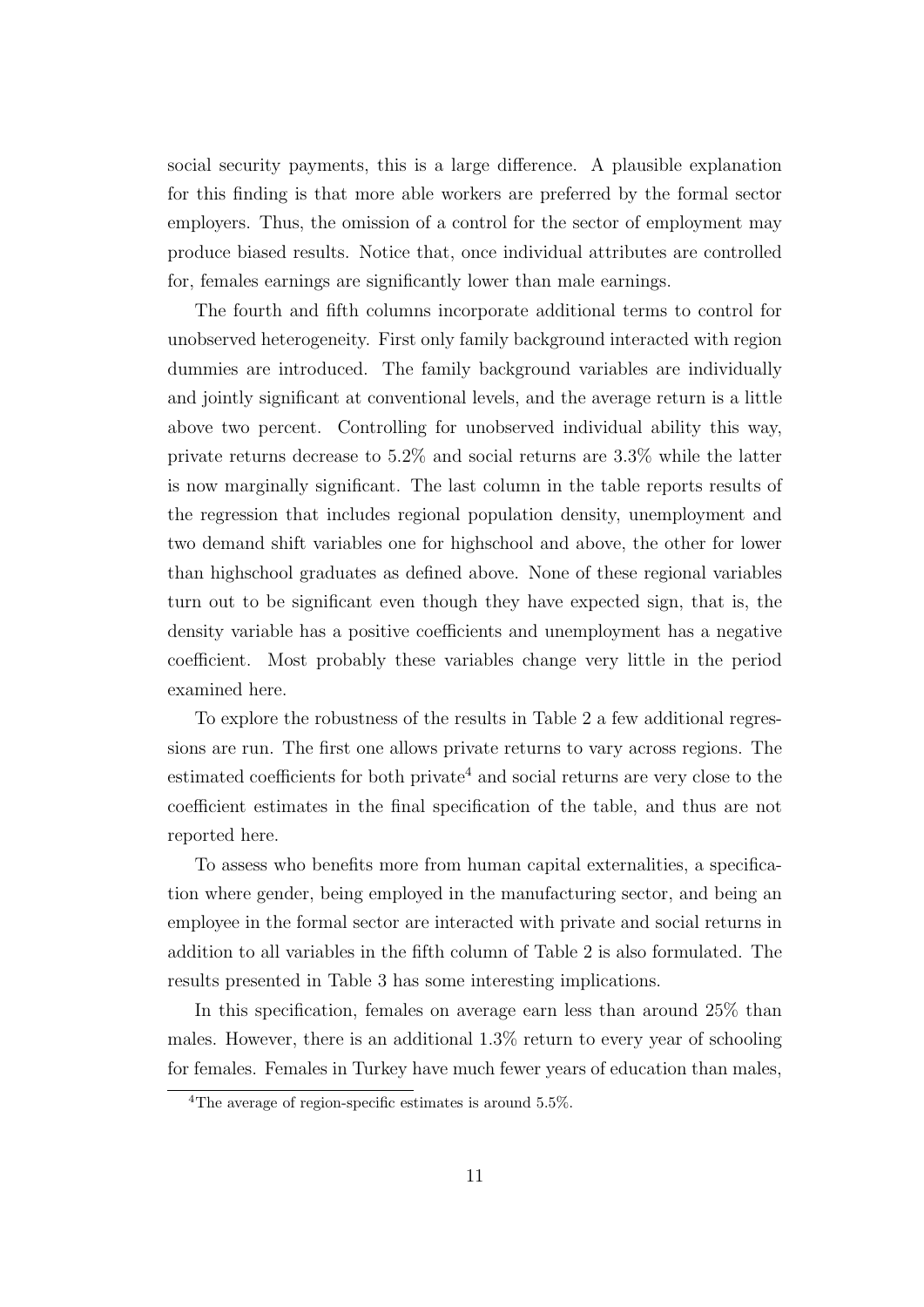| Table 2: OLS Results                                               |                      |                       |                       |                     |             |  |
|--------------------------------------------------------------------|----------------------|-----------------------|-----------------------|---------------------|-------------|--|
|                                                                    | (1)                  | $\left( 2\right)$     | (3)                   | (4)                 | (5)         |  |
| Years of Sch.                                                      | $0.081***$           | $0.082***$            | $0.063***$            | $0.052***$          | $0.052***$  |  |
|                                                                    | (0.002)              | (0.002)               | (0.002)               | (0.001)             | (0.001)     |  |
| Reg. Ed.                                                           | $0.065***$           | $0.044**$             | $0.050***$            | $0.033*$            | $0.037**$   |  |
|                                                                    | (0.023)              | (0.018)               | (0.017)               | (0.017)             | (0.017)     |  |
|                                                                    | $0.020***$           | $0.019***$            | $0.016***$            | $0.016***$          | $0.017***$  |  |
| Exp.                                                               | (0.001)              | (0.001)               | (0.002)               | (0.002)             | (0.002)     |  |
|                                                                    |                      |                       |                       |                     |             |  |
| Expsq.                                                             | $-0.029***$          | $-0.029***$           | $-0.024***$           | $-0.026***$         | $-0.027***$ |  |
|                                                                    | (0.004)              | (0.004)               | (0.004)               | (0.004)             | (0.004)     |  |
| Tenure                                                             | $0.039***$           | $0.040***$            | $0.027***$            | $0.028***$          | $0.027***$  |  |
|                                                                    | (0.004)              | (0.004)               |                       | $(0.002)$ $(0.002)$ | (0.002)     |  |
| Tenuresq                                                           | $-0.066***$          | $-0.064***$           | $-0.039***$           | $-0.039***$         | $-0.037***$ |  |
|                                                                    | (0.011)              | (0.012)               | (0.005)               | (0.006)             | (0.006)     |  |
|                                                                    |                      |                       |                       |                     |             |  |
| Female                                                             | $-0.020$             | $-0.023**$            | $-0.056***$           | $-0.088***$         | $-0.090***$ |  |
|                                                                    | (0.012)              | (0.010)               | (0.009)               | (0.008)             | (0.008)     |  |
| Married                                                            | $0.094***$           | $0.107***$            | $0.073***$            | $0.061***$          | $0.060***$  |  |
|                                                                    | (0.017)              | (0.013)               |                       | $(0.007)$ $(0.008)$ | (0.009)     |  |
| Formal                                                             |                      |                       | $0.169***$            | $0.162***$          | $0.155***$  |  |
|                                                                    |                      |                       | (0.031)               | (0.031)             | (0.031)     |  |
| Pop. Dens.                                                         |                      |                       |                       |                     | 0.024       |  |
|                                                                    |                      |                       |                       |                     | (0.0598)    |  |
|                                                                    |                      |                       |                       |                     |             |  |
| Unemp.                                                             |                      |                       |                       |                     | $-0.297$    |  |
|                                                                    |                      |                       |                       |                     | (0.185)     |  |
| $DS_1$                                                             |                      |                       |                       |                     | 0.250       |  |
|                                                                    |                      |                       |                       |                     | (0.162)     |  |
| $DS_2$                                                             |                      |                       |                       |                     | 0.032       |  |
|                                                                    |                      |                       |                       |                     | (0.043)     |  |
|                                                                    |                      |                       |                       |                     |             |  |
| $Region \times Fam.$ Backgr.                                       | $\rm No$<br>$\rm No$ | N <sub>o</sub><br>Yes | N <sub>o</sub><br>Yes | Yes<br>Yes          | Yes<br>Yes  |  |
| Regional Dummies<br><b>Time Dummies</b>                            | Yes                  | Yes                   | Yes                   | Yes                 | Yes         |  |
| <b>Industry Dummies</b>                                            | No                   | N <sub>o</sub>        | Yes                   | Yes                 | Yes         |  |
| Observations                                                       | 347564               | 347564                | 337949                | 286107              | 286107      |  |
| $R^2$                                                              | 0.433                | 0.452                 | 0.558                 | 0.557               | 0.558       |  |
| Region-level cluster corrected standard errors are in parentheses. |                      |                       |                       |                     |             |  |
| Regressions are weighted to population proportions.                |                      |                       |                       |                     |             |  |

\*\*\*, \*\*, \* denote significance at  $1\%$ ,  $5\%$ , and  $10\%$  levels.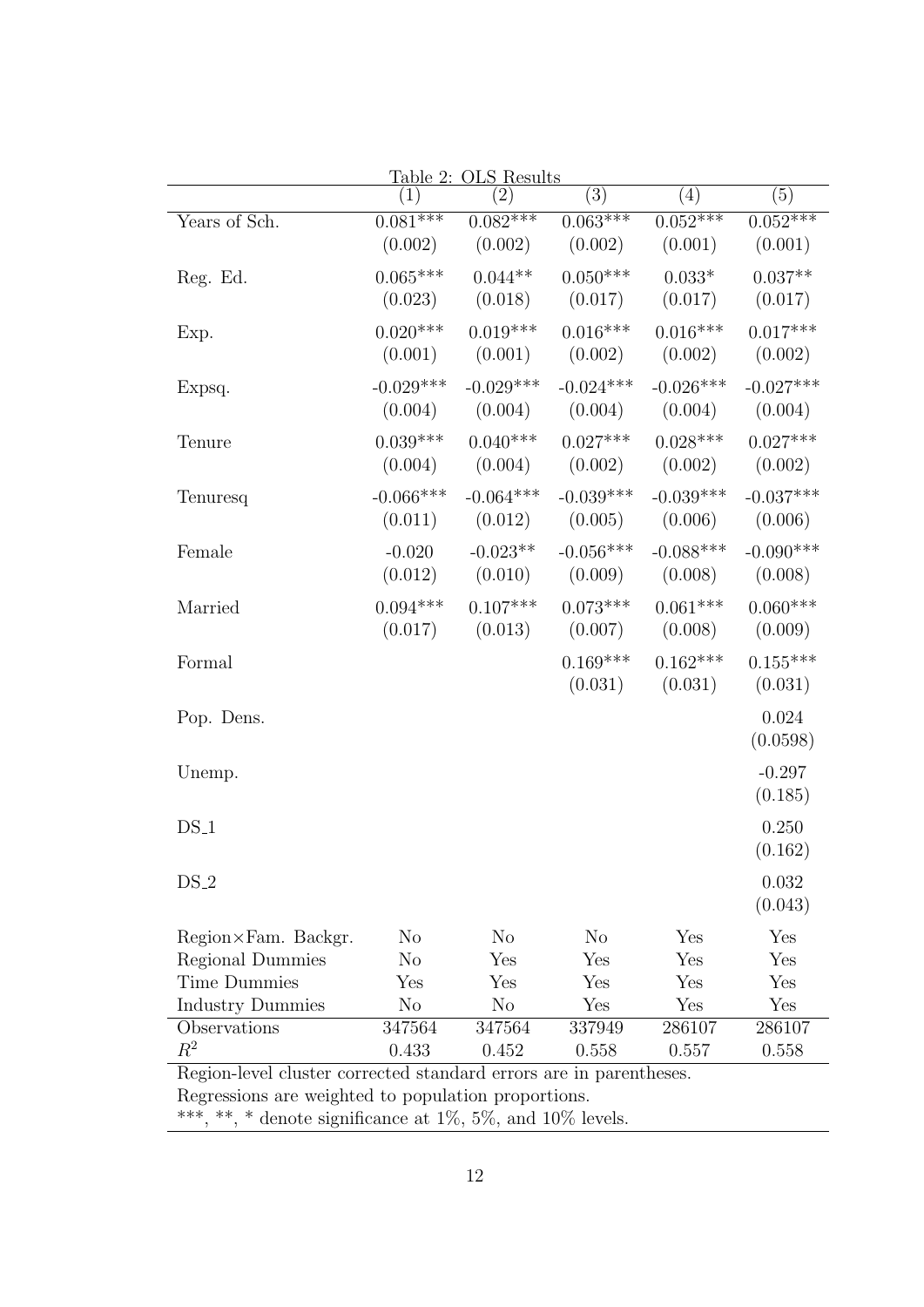| Table 3: Different returns to individual characteristics | Constant    | Priv. Ret.  | Soc. Ret.   |
|----------------------------------------------------------|-------------|-------------|-------------|
| $Male/Non-manuf./Inf.$                                   | $-1.406***$ | $0.024***$  | $0.102***$  |
|                                                          | (0.442)     | (0.001)     | (0.021)     |
| <i>Interaction with</i>                                  |             |             |             |
| Female                                                   | $-0.248***$ | $0.013***$  | 0.004       |
|                                                          | (0.078)     | (0.001)     | (0.010)     |
| Manufacturing                                            | $-0.225***$ | $-0.018***$ | $0.042***$  |
|                                                          | (0.066)     | (0.002)     | (0.009)     |
| Formal                                                   | $0.563***$  | $0.041***$  | $-0.100***$ |
|                                                          | (0.150)     | (0.001)     | (0.022)     |

Table 3: Different returns to individual characteristics

Regression includes region and time dummies, as well as Region×Fam. Backgr. and other regional variables. Region-level cluster corrected standard errors are in parentheses. Regressions are weighted to population proportions. \*\*\*, \*\*, \* denote significance at  $1\%$ ,  $5\%$ , and  $10\%$  levels.

6.8 years versus 8 years in 2010. Most probably only women who have higher ability than average continue with their education and apparently markets reward their ability. On the other hand, being an employee in the manufacturing sector provides on average 22% less wages and there is a 1.8% additional penalty for each year of schooling in this sector. This may be related to the fact that textiles is the predominant industry in Turkey and it requires certainly less skills. Finally formal education has now a much higher average return and an additional premium of 4% per year of schooling. While the share of informal workers is not highest in manufacturing sector (18%, as opposed to more than 25% in construction, trade and transportation sectors), the highest number of informal workers are in the manufacturing industry. Once controlling for returns to vary between manufacturing industry and the rest, being in the formal sector becomes more important determinant of wages.

The table also reports social returns by these characteristics. The base social return is now much higher around 10%, more than four times the private return. While there is no difference between males and females in benefiting from human capital externalities, there are no significant social returns to workers in the formal sector. This finding could be attributable to the fact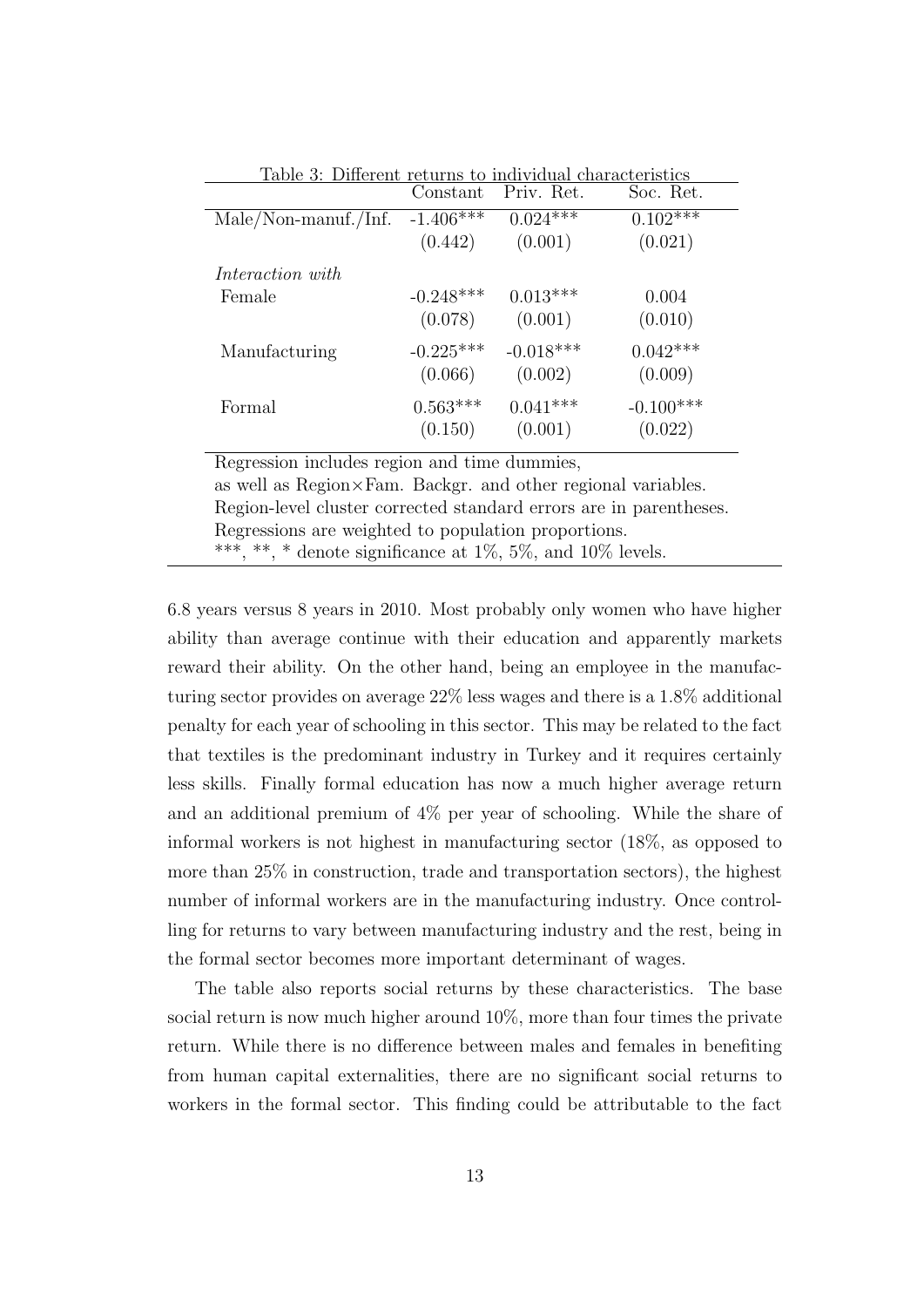that informal workers have on average less years of schooling. Possible nonlinearities in returns to education are discussed later in Table 4. The table also shows that manufacturing workers enjoy an additional four percent of social returns, compounding to more than 14%. The theoretical model discussed above assumes that firms produce a tradable product and thus the model's prediction is that there would be higher returns in the manufacturing industry is supported by the data.

In the presence of non-linearities to returns the model could be misspecified and there would be bias in the estimates of externalities. Given that average years of schooling are around eight years and the share of university graduates is around 10% in Turkey (over nine years and 20% among employed population), there would be more grounds to expect some non-linear returns. Table 4 replaces years of schooling with the highest degree earned by individual, and each category is also interacted with aggregate human capital. Indeed, every additional degree has increasing private returns, a three-year highschool degree provides 25%, around 8% per year, additional wages, when a four-year university degree provides 40% higher wages, a 10% premium for each additional year.

The table also allows for non-linear social returns. An important prediction of the model is that while externalities would be unambiguously positive for workers with lower skill levels, the returns to high skill types are determined by the competing forces of positive externalities and declining wages due to the increased supply of more educated individuals (to the extent that the two types are imperfect substitutes). The second column of Table 4 shows additional social returns to each education group and the third column reports F-statistics (p-values in parentheses) indicating whether net social return to particular group is significantly different from zero. Social return to illiterate workers is around 6%, and declines with each additional degree. The net return to employees with a highschool degree and above are statistically insignificant at conventional levels. The results are similar to earlier research, with the exception of Heuermann (2011), however, net social returns are statistically zero for individuals who have higher than average education. Plausibly, there are very few jobs that require high degrees in Turkey, as expected in most developing countries since they specialize in industries with lower skill requirements,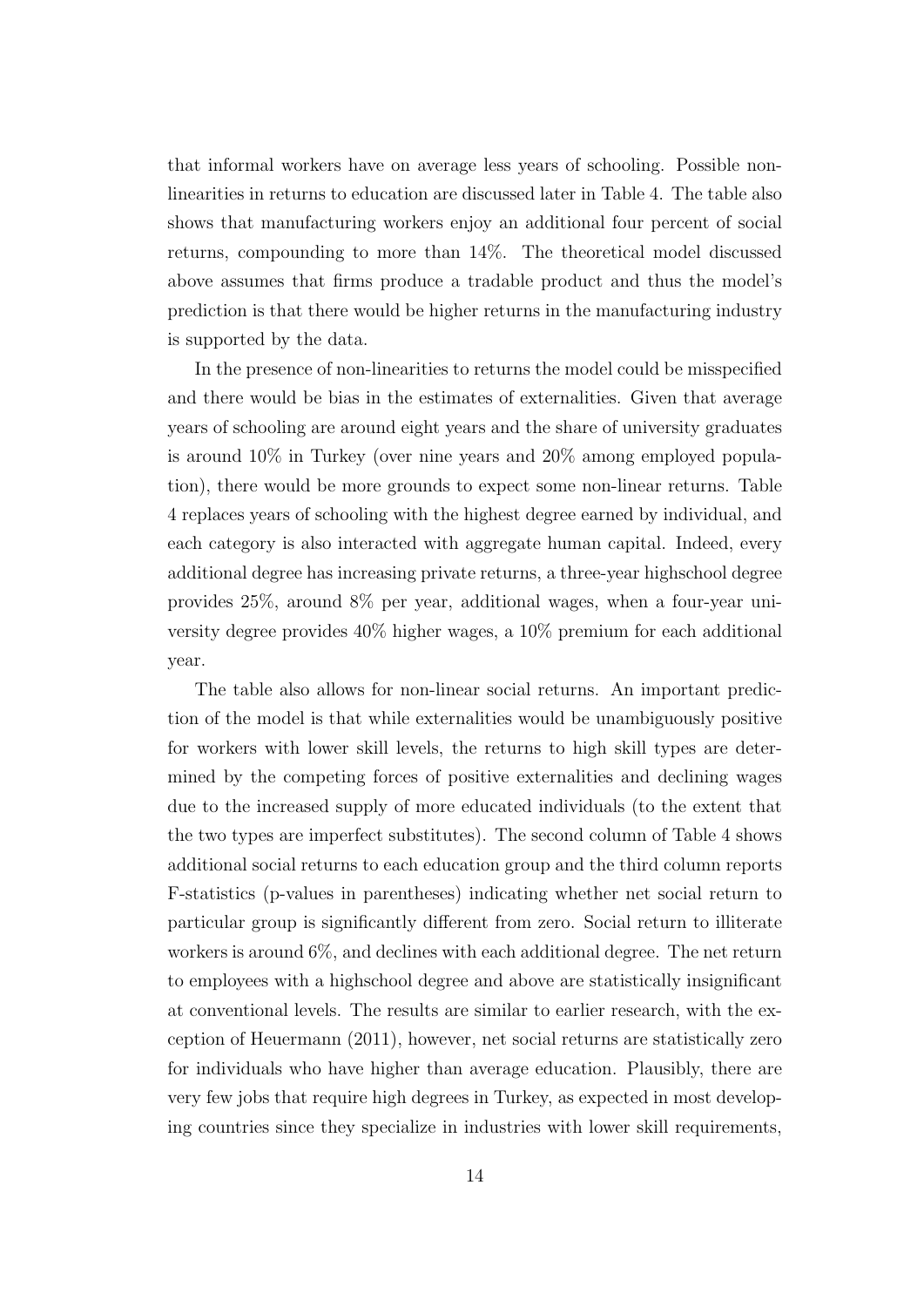| Table 4: Non-linear private and social returns |             |             |             |  |  |
|------------------------------------------------|-------------|-------------|-------------|--|--|
|                                                |             |             | F-test      |  |  |
|                                                | Priv. Ret.  | Soc. Ret.   | $(p-value)$ |  |  |
| Illiterate                                     | $-0.842***$ | $0.061***$  |             |  |  |
|                                                | (0.402)     | (0.001)     |             |  |  |
| Interaction with                               |             |             |             |  |  |
| Literate                                       | $0.160***$  | $-0.014**$  | 7.45        |  |  |
|                                                | (0.045)     | (0.006)     | (0.012)     |  |  |
| 5-year Prim.                                   | $0.177***$  | $-0.013***$ | 7.85        |  |  |
|                                                | (0.035)     | (0.004)     | (0.010)     |  |  |
| 8-year Prim.                                   | $0.316***$  | $-0.022***$ | 4.99        |  |  |
|                                                | (0.045)     | (0.005)     | (0.035)     |  |  |
| Highschool                                     | $0.561***$  | $-0.035***$ | 2.24        |  |  |
|                                                | (0.049)     | (0.006)     | (0.147)     |  |  |
| University                                     | $0.952***$  | $-0.038***$ | 1.69        |  |  |
|                                                | (0.056)     | (0.007)     | (0.205)     |  |  |
|                                                |             |             |             |  |  |

Regression includes region, time and industry dummies, as well as Region×Fam. Backgr. and other regional variables. Region-level cluster corrected standard errors are in parentheses. Regressions are weighted to population proportions. \*\*\*, \*\*, \* denote significance at 1%, 5%, and 10% levels.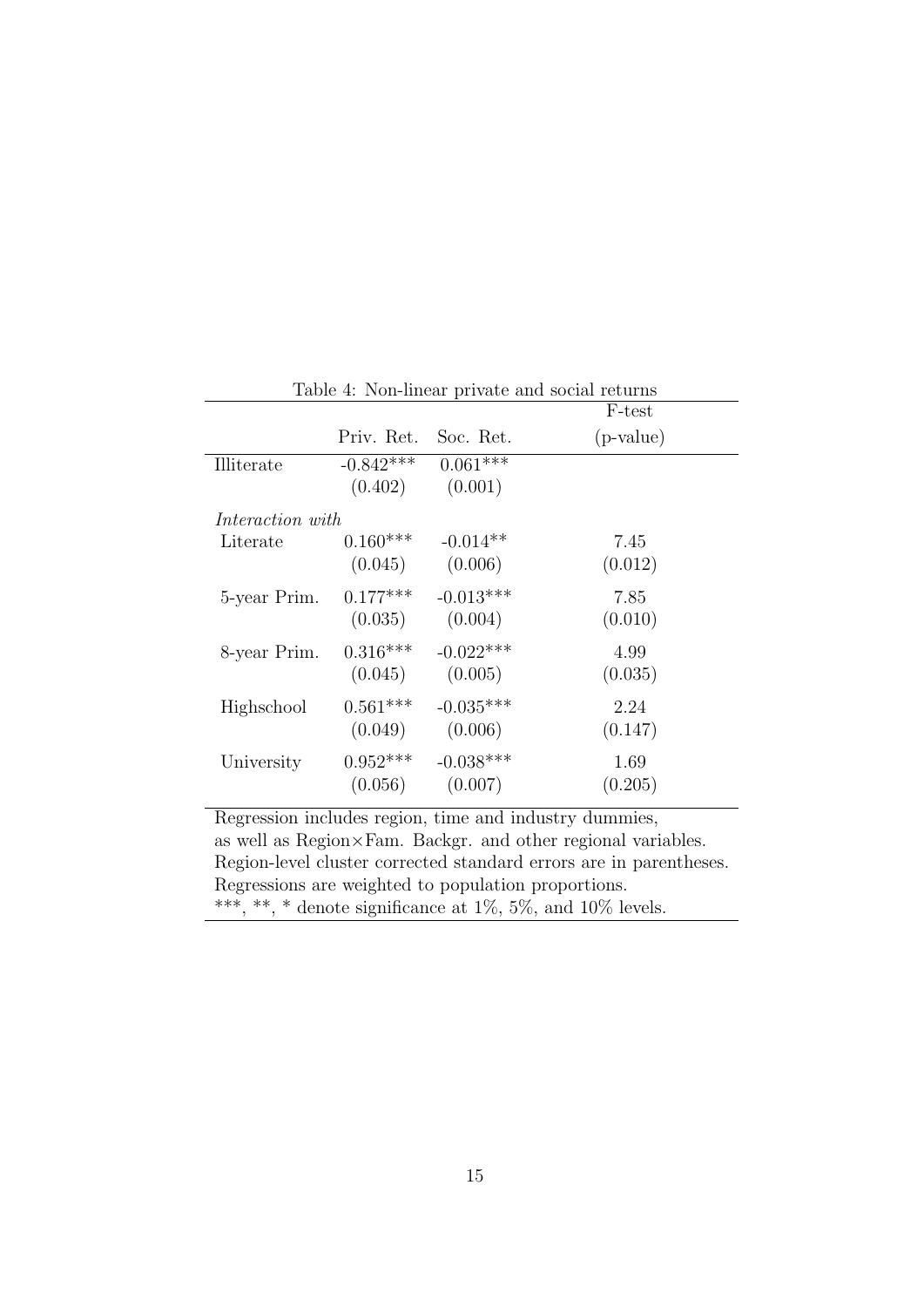and the demand for higher education is pretty steep.

### 3.2 IV estimates

The results above show that there are significant human capital externalities in Turkey. However, despite all the controls in the regressions there might be still reverse causation and even some measurement problems. To tackle these problems, regional average years of education are instrumented by demographic variables and past levels of schooling in the region. Table 5 reports the first stage regressions where average years of regional schooling are expressed as a function of the share of children under the age of 10, the share of the population over the age of 50, and the average years of schooling in previous years. Since younger generations are most likely to have higher levels of education, over time average education will increase in general. Regions with higher shares of both groups in the past are expected to have higher human capital levels at the present time.

|                                                                  |              | Using 1990 Census | Using 2000 Census |              |  |  |
|------------------------------------------------------------------|--------------|-------------------|-------------------|--------------|--|--|
| Sh. of kids                                                      | $-12.784***$ | 22.778***         | $-38.476***$      | $12.704***$  |  |  |
|                                                                  | (0.168)      | (0.143)           | (0.194)           | (0.140)      |  |  |
| Sq. Sh. of kids                                                  | $-14.726***$ | $-10.998***$      | $26.113***$       | $-9.653***$  |  |  |
|                                                                  | (0.331)      | (0.271)           | (0.413)           | (0.276)      |  |  |
| Sh. of old                                                       | $-4.174***$  | $44.400***$       | $1.975***$        | 24.637***    |  |  |
|                                                                  | (0.309)      | (0.273)           | (0.247)           | (0.142)      |  |  |
| Sq. Sh. of old                                                   | $-29.948***$ | $-78.416***$      | $-52.660***$      | $-45.747***$ |  |  |
|                                                                  | (0.975)      | (0.718)           | (0.751)           | (0.406)      |  |  |
| Lag. Years of Educ.                                              |              | $1.631***$        |                   | $1.286***$   |  |  |
|                                                                  |              | (0.004)           |                   | (0.002)      |  |  |
| $R^2$                                                            | 0.824        | 0.916             | 0.843             | 0.940        |  |  |
| Regression includes time dummies.                                |              |                   |                   |              |  |  |
| Robust standard errors are in parentheses.                       |              |                   |                   |              |  |  |
| Regressions are weighted to population proportions.              |              |                   |                   |              |  |  |
| ***, **, * denote significance at $1\%$ , 5%, and $10\%$ levels. |              |                   |                   |              |  |  |

Table 5:  $IV - First Stage$  Regressions

The data for the instruments are obtained from Population Censuses conducted in 1990 and 2000. Two different censuses are used for robustness pur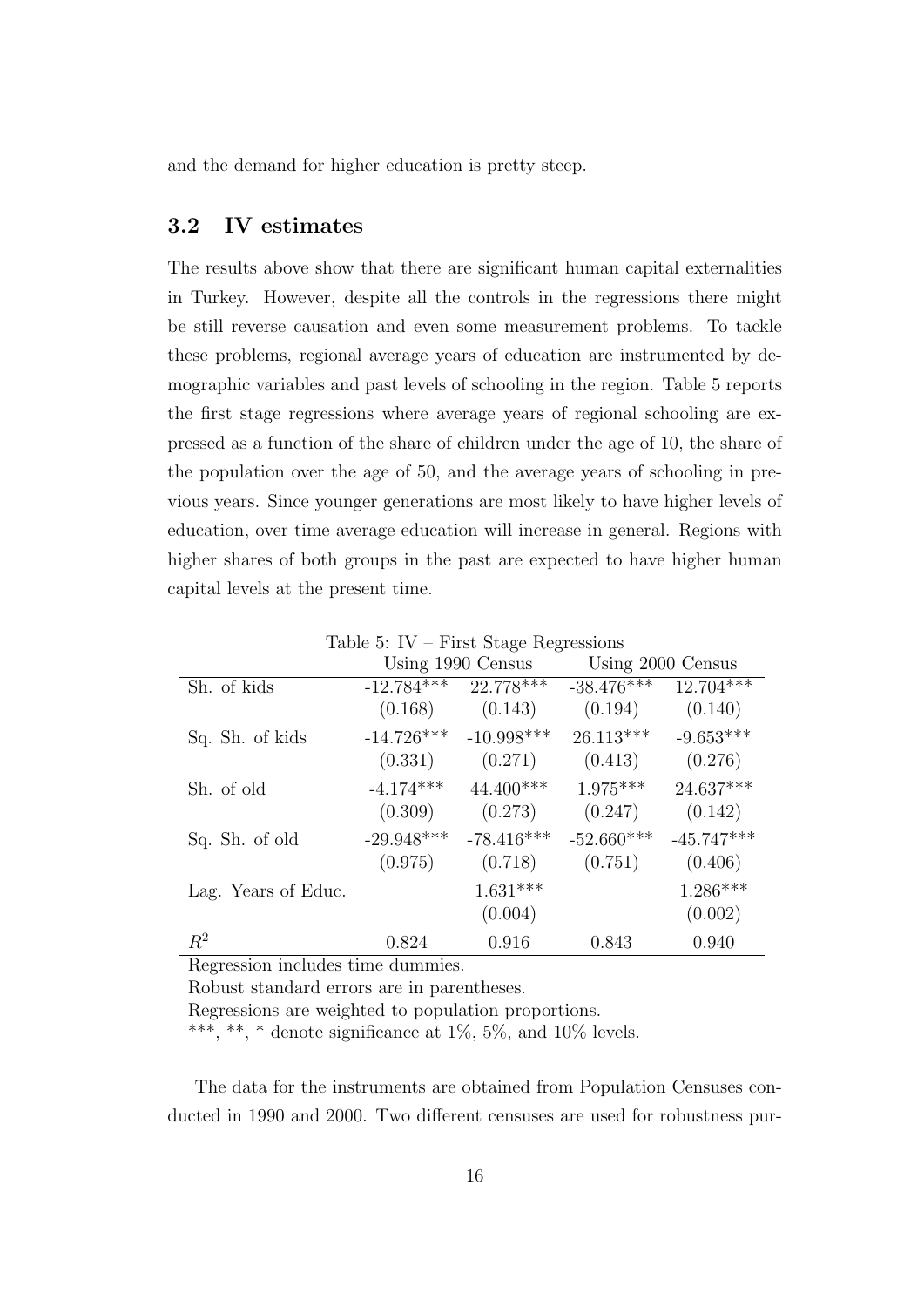poses, on the grounds that age structure may reflect expectations about the changes in the regional economy. In all specifications the instruments are significant even though when lagged average years of schooling are not included the coefficients on the share of the young and old population have unexpected signs. But after controlling for lagged average education, the current level of regional years of schooling is an increasing function of both the share of the young and old population as expected.

|                                                                   |          |                       | Table 6: IV – Second Stage Regressions |            |  |
|-------------------------------------------------------------------|----------|-----------------------|----------------------------------------|------------|--|
|                                                                   |          | Using 1990 Census     | Using 2000 Census                      |            |  |
|                                                                   | IV $(1)$ | IV $(2)$              | IV $(1)$                               | IV $(2)$   |  |
| Private return                                                    |          | $0.052***$ $0.052***$ | $0.05\overline{2^{***}}$               | $0.052***$ |  |
|                                                                   | (0.001)  | (0.001)               | (0.001)                                | (0.001)    |  |
| Social return                                                     |          | $0.043***$ $0.045***$ | $0.077***$                             | $0.048***$ |  |
|                                                                   | (0.004)  | (0.004)               | (0.003)                                | (0.004)    |  |
| Using the same set of variables as specification $(5)$ in Table 2 |          |                       |                                        |            |  |

Using the same set of variables as specification (5) in Table 2. Region-level cluster corrected standard errors are in parentheses. Regressions are weighted to population proportions. \*\*\*, \*\*, \* denote significance at  $1\%$ ,  $5\%$ , and  $10\%$  levels.

The second-stage estimates are presented in Table 6 using the instruments as in the same order of previous table. The estimated social returns are slightly higher than the OLS estimates for three specifications. Only in one IV estimation, when only the age structure in 2000 is used to instrument regional education, human capital externalities exceed private returns. The instrumental variable estimation confirms the findings of previous subsection.

### 3.3 The share of university graduates

Finally, the same set of regressions are run using the share of university graduates in regions rather than using average years of schooling. In a country with low levels of education, using the share of university graduates may not be appropriate. Besides, Acemoglu and Angrist (2000) point out that most human capital accumulation in currently developed countries in early stages of their development is accounted for by increases in secondary schooling. Nonetheless, to be able to compare results with some of the previous research, the results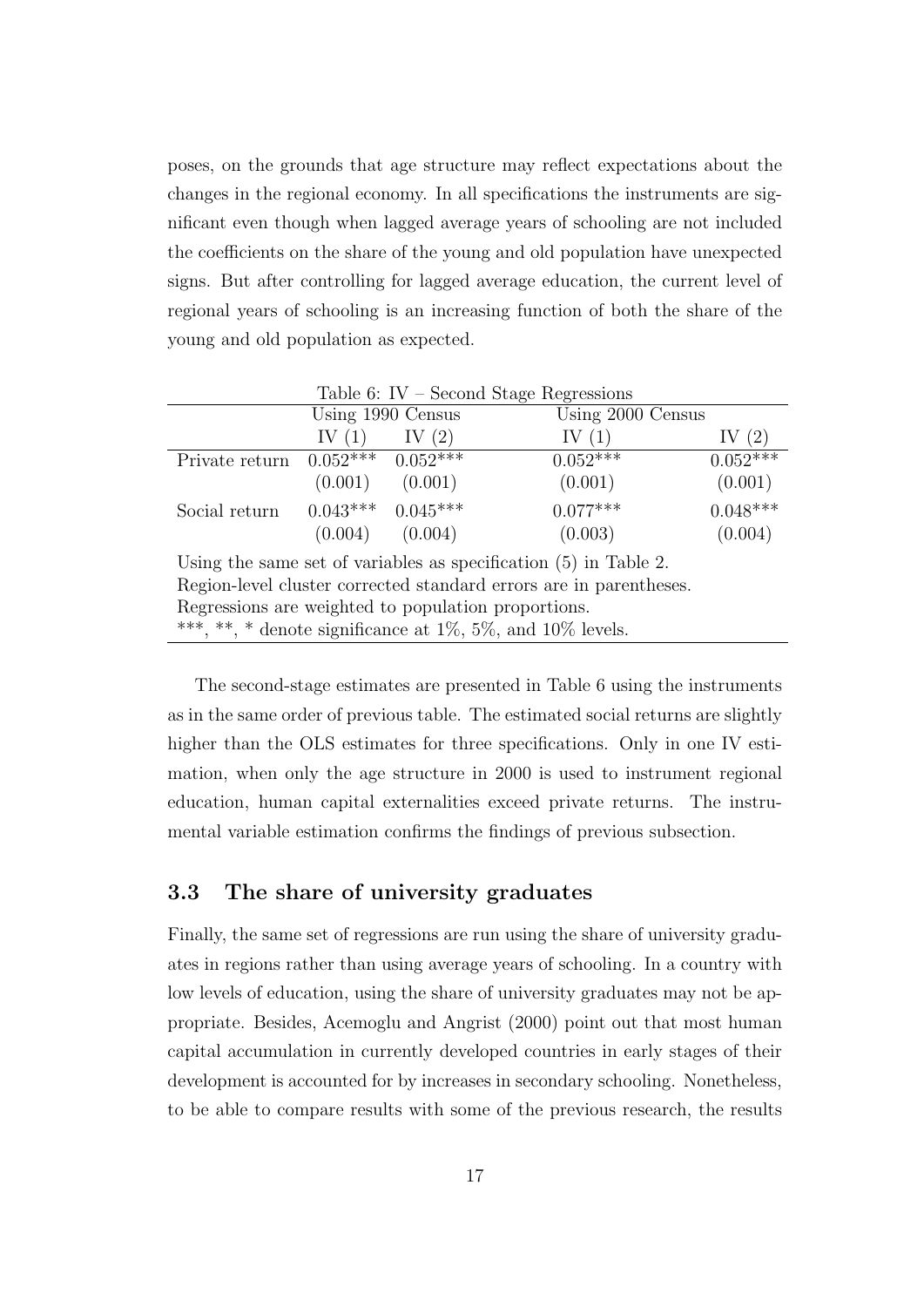in Table 2 are replicated using the share of university graduates in each region and presented in Table 7 together with the earlier results for convenience.

|                                                                    |            | Using Avg. Years of Schooling | Using Sh. of Univ. Grads. |            |  |  |
|--------------------------------------------------------------------|------------|-------------------------------|---------------------------|------------|--|--|
|                                                                    | Priv ret.  | Soc. ret.                     | Priv ret.                 | Soc. ret.  |  |  |
| Spec. $(1)$                                                        | $0.081***$ | $0.065***$                    | $0.081***$                | $1.748**$  |  |  |
|                                                                    | (0.002)    | (0.023)                       | (0.001)                   | (0.742)    |  |  |
| Spec. $(2)$                                                        | $0.082***$ | $0.044***$                    | $0.082***$                | $1.008***$ |  |  |
|                                                                    | (0.002)    | (0.018)                       | (0.001)                   | (0.196)    |  |  |
| Spec. $(3)$                                                        | $0.063***$ | $0.050***$                    | $0.063***$                | $1.080***$ |  |  |
|                                                                    | (0.002)    | (0.017)                       | (0.001)                   | (0.161)    |  |  |
| Spec. $(4)$                                                        | $0.052***$ | $0.033*$                      | $0.052***$                | $0.817***$ |  |  |
|                                                                    | (0.001)    | (0.017)                       | (0.001)                   | (0.169)    |  |  |
| Spec. $(5)$                                                        | $0.052***$ | $0.037**$                     | $0.052***$                | $0.765***$ |  |  |
|                                                                    | (0.001)    | (0.017)                       | (0.001)                   | (0.206)    |  |  |
| Using the same set of variables as in Table 2.                     |            |                               |                           |            |  |  |
| Region-level cluster corrected standard errors are in parentheses. |            |                               |                           |            |  |  |

Table 7: Regional human capital measured as the share of university graduates

Regressions are weighted to population proportions.

\*\*\*, \*\*, \* denote significance at  $1\%$ ,  $5\%$ , and  $10\%$  levels.

The main finding that significant human capital externalities exist is unaffected by the use of a different measure. However, the magnitude of the estimates are much smaller than the estimates reported in earlier research. A one percent increase in the share of university graduates in a region increases wages by around 80% which is lower than those reported in other studies. Corresponding estimates for the coefficient of share of university graduates ranges from 1.2 in China (Liu, 2007) to 1.8 in Germany (Heuermann, 2011). Although a one year increase in university education seems to have a much higher impact on wages than a year of average schooling, it would be more costly to increase the share of university graduates than increasing average years of schooling at any level.

## 4 Conclusion

This paper estimates social returns in Turkey. Human capital has been shown to have an important effect on the economic growth of countries. However,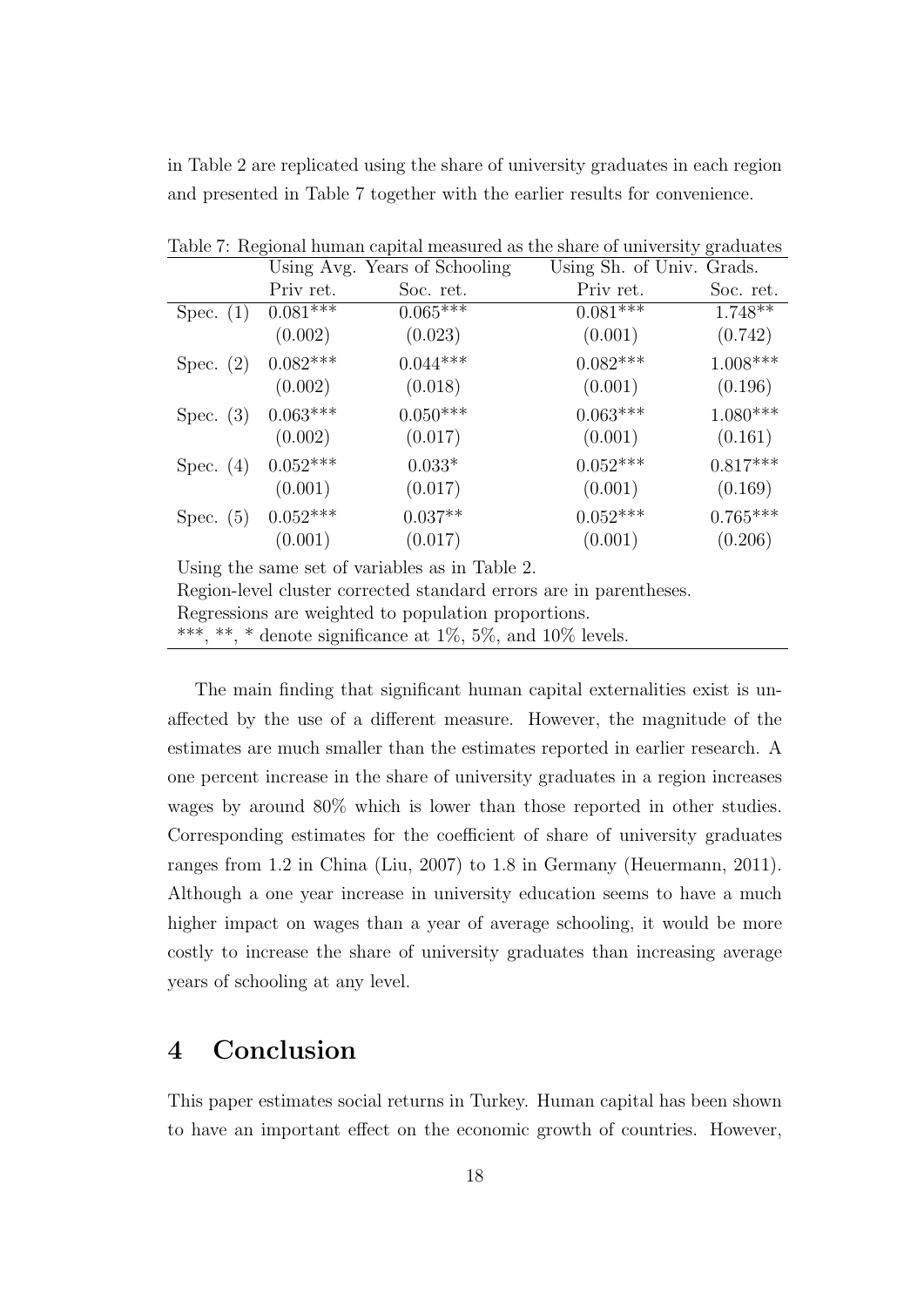whether it contributes through increasing the efficiency of individuals who acquire higher levels of education or through externalities that also increase the wages of those who have lower human capital is a subject that has been investigated only very recently. The paper finds a strong correlation between the aggregate level of education and wages regardless how local human capital is measured, or the methodology used to estimate the magnitude of spillovers.

The private returns to education in Turkey are found to be around 5%, lower than typical estimates in most developed countries (Card, 1999; Middendorf, 2008). Considering the rather scarce human capital in Turkey, one would expect higher returns. Yet similar estimates are reported for China and Russia, though these countries have higher levels of education. This could be due to either the quality of education in Turkey being lower, or that human capital unless accompanied with the appropriate physical capital and technology is not as productive as it should be.

Social returns to education in Turkey, on the other hand, have a similar size as in developed economies, around 3-4%, when measured as average years of education, but much smaller when measured as the share of university graduates in the region. At an early stage of development, degrees lower than university degrees may play more important role. Given that the estimates from developed countries also vary, new research on why and how externalities are internalized by employees, and what is the role of institutional factors and existing levels of technology in the country is required.

The positive association between aggregate education and wages, and particularly the fact that it contributes to the wages of less skilled workers, or workers that are employed in sectors with lower average wages, implies that subsidizing education in developing countries will not only increase the growth rate but will also improve income distribution. Nonetheless, the size of total returns to education is less than 10%, and as claimed by Acemoglu and Angrist (2000), the evidence is not supporting the importance attached by macro studies to human capital to explain wide income differences across countries and regions.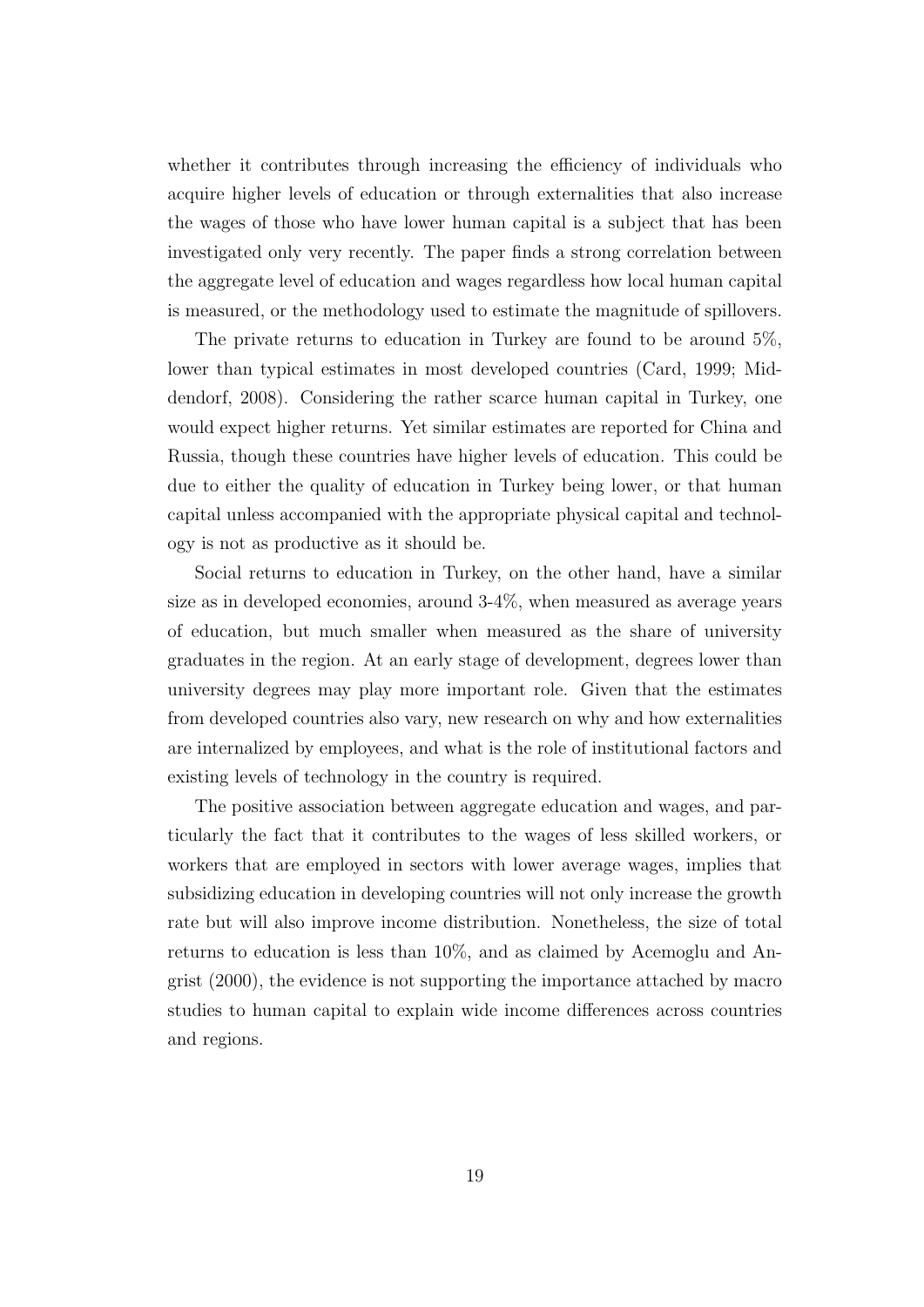## References

Acemoglu, D., (1996). A micro-foundation for social increasing returns in human capital accumulation. *Quarterly Journal of Economics*, 111, 779-804.

Acemoglu, D., Angrist, J. (2000). How large are human capital externalities? Evidence from compulsory schooling laws. *NBER Macroeconomic Annual*, 15, 9-59.

Barro, R., (1991), Economic growth in a cross-section of countries. *Quarterly Journal of Economics*, 106(2), 407-443.

Card, D., (1999). The causal effects of education on earnings. In O. Ashenfelter and D. Card (eds.) *Handbook of Labor Economics*, Amsterdam, Elsevier-North Holland.

Ciccone, A., Peri, G. (2006). Identifying human capital externalities: theory with applications. *Review of Economic Studies*, 73, 381-412.

Dalmazzo, A., de Blasio, G. (2007). Social return to education in Italian local labor markets. *Annals of Regional Science*, 41, 51-69.

Heuermann, D. (2011). Human capital xxternalities in Western Germany. *Spatial Economic Analysis*, 6, 139-165.

Hyslop, D.R., (2001). Rising U.S. earnings inequality and family labor supply: The covariance structure of intrafamily earnings. *American Economic Review*, 91, 755-777.

Katz, L.F., Murphy, K.M., (1992). Changes in relative wages, 19631987: supply and demand factors. *The Quarterly Journal of Economics*, 107, 3578.